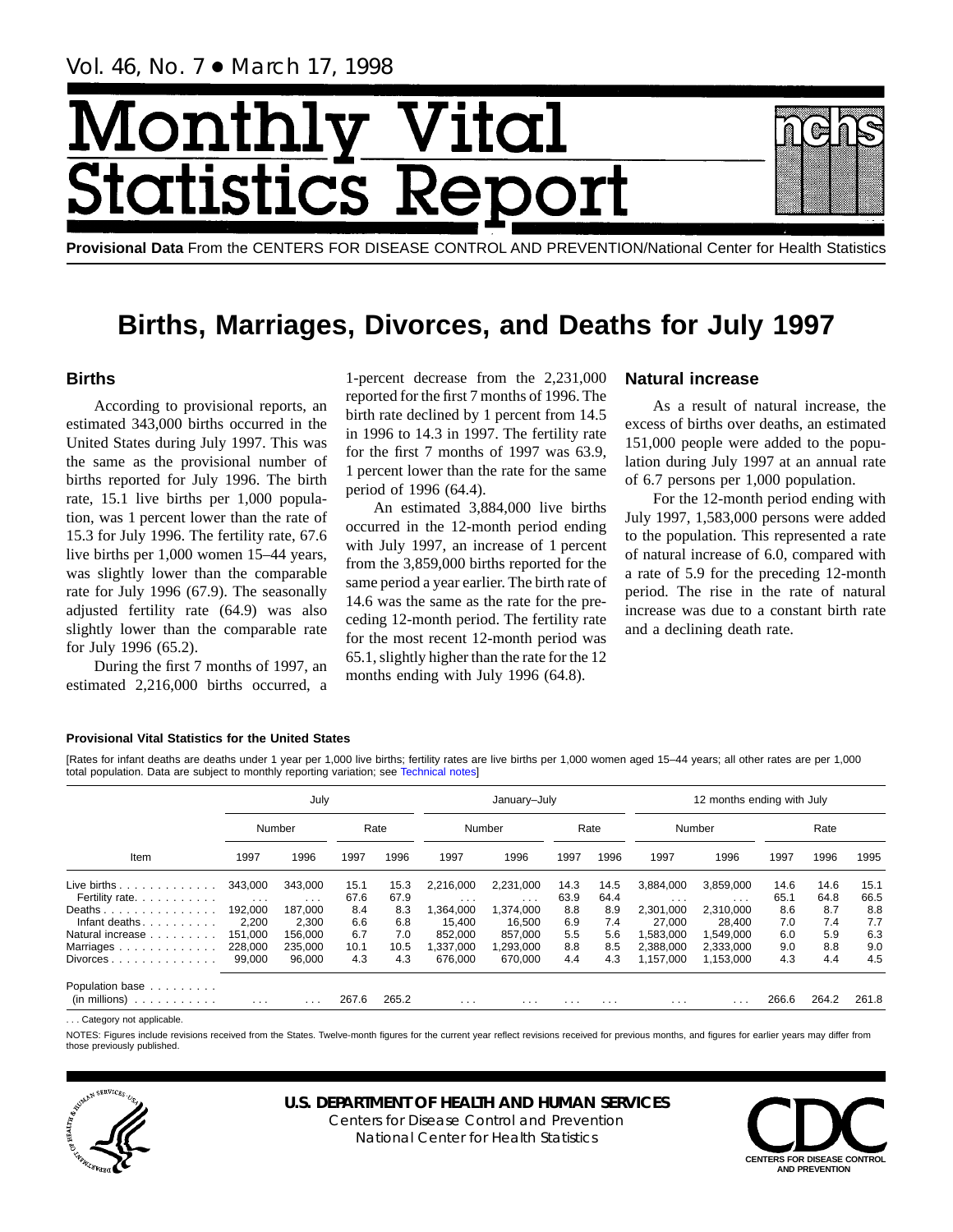# **Marriages**

Approximately 228,000 couples married in July 1997, 3 percent fewer than in July 1996 (235,000). The marriage rate per 1,000 population for July 1997 was 10.1, 4 percent lower than the rate for July 1996 (10.5).

The number and the rate of marriages were higher for the first 7 months of 1997 than for the comparable period in 1996. The number of marriages for the period in 1997 was 1,337,000, 3 percent higher than the number in July 1996 (1,293,000). The marriage rate in July 1997 (8.8) was 4 percent higher than the rate in 1996 (8.5).

The number of marriages performed during the 12 months ending with July 1997 (2,388,000) was 2 percent higher than the number performed during the comparable period a year earlier (2,333,000). The marriage rate for the period ending with July 1997 (9.0) was also 2 percent higher than the rate for the period ending with July 1996 (8.8).

## **Divorces**

An estimated 99,000 divorces were granted in July 1997, 3 percent more than in July a year earlier (96,000). The divorce rate per 1,000 population for July 1997 was 4.3, the same as the rate for July 1996.

The number of divorces granted in the first 7 months of 1997 (676,000) was 1 percent higher than the number granted for the same period in 1996 (670,000). The divorce rate for the 7-month period in 1997 (4.4) was 2 percent higher than the rate for 1996 (4.3).

Approximately 1,157,000 couples divorced during the 12-month period ending with July 1997, a slight increase over the number for the same period a year earlier (1,153,000). Despite the increase in the number, the divorce rate for the current 12-month period (4.3) was 2 percent lower than the rate for the period ending with July 1996 (4.4).

# **Deaths**

For July 1997 there were an estimated 192,000 deaths in the United States. The death rate was 8.4 deaths per 1,000 population, 1 percent higher than the rate of 8.3 for July a year earlier.



**Provisional birth rates per 1,000 population by month: United States, 1995–97**



**Provisional seasonally adjusted fertility rates per 1,000 women aged 15–44 years: United States, 1993–97**



**Provisional marriage rates per 1,000 population by month: United States, 1995–97**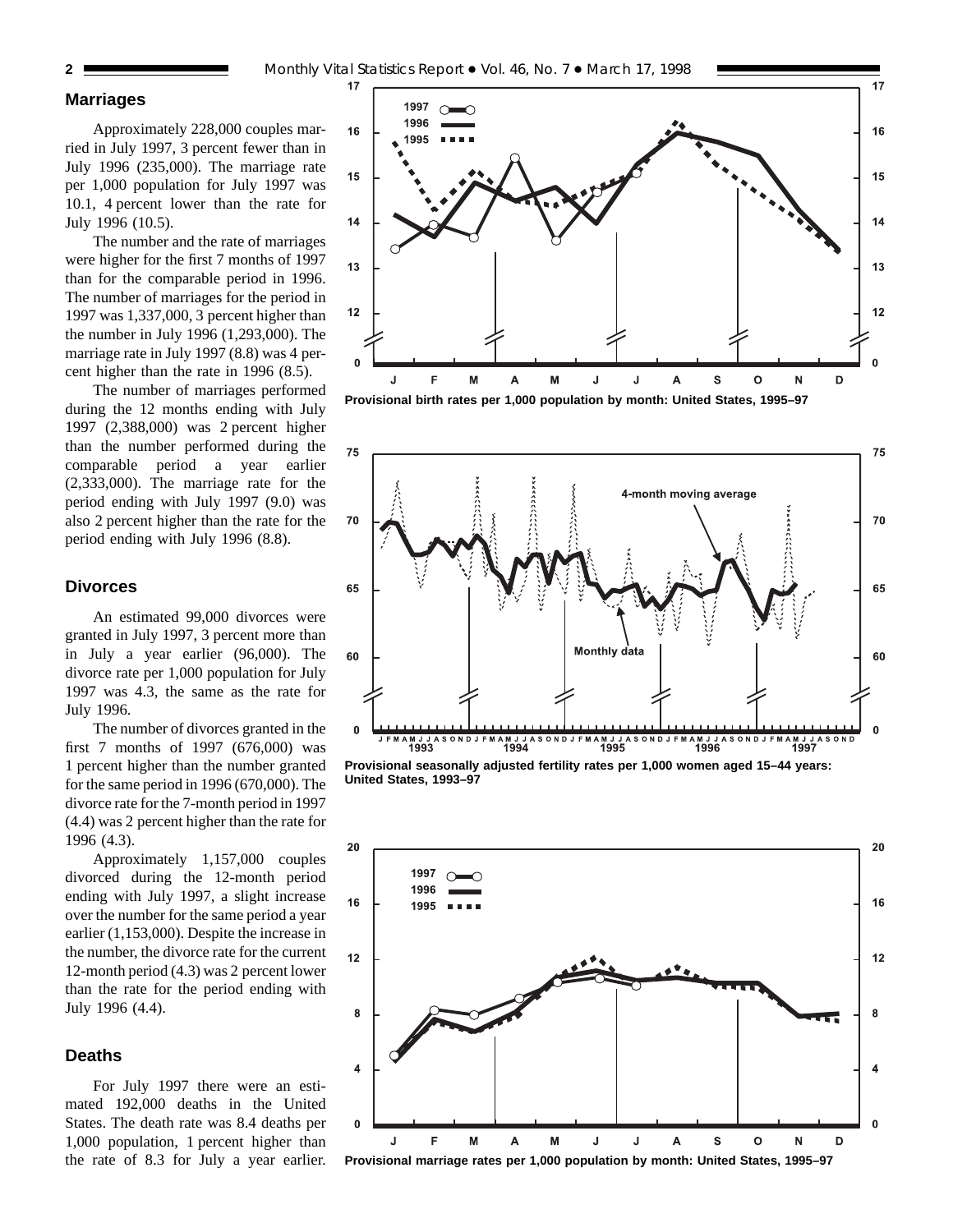Among the 192,000 deaths for July 1997 were 2,200 deaths at ages under 1 year.

There were 1,364,000 deaths during the first 7 months of 1997, a decrease of 1 percent from the number estimated for the first 7 months of 1996 (1,374,000). The death rate, 8.8 per 1,000 population, was 1 percent lower than the rate for January– July 1996 (8.9). Among the 1,364,000 deaths for the first 7 months of 1997 were 15,400 deaths at ages under 1 year, yielding an infant mortality rate of 6.9 per 1,000 live births. This rate was 7 percent lower than the rate of 7.4 for the first 7 months of 1996.

According to provisional statistics, there were 2,301,000 deaths in the United States during the 12 months ending with July 1997, a slight decrease in the number for the comparable period in 1996 (2,310,000). The death rate for the 12 months ending with July 1997 was 8.6 deaths per 1,000 population, 1 percent lower than the rate for the same 12-month period a year earlier (8.7). The infant mortality rate for this period was 7.0 per 1,000 live births, 5 percent lower than the rate of 7.4 for the 12 months ending with July 1996.

*Current Mortality Sample, 12 months ending with June 1997—*The provisional death rate for the 12 months ending with June 1997 was 861.7 per 100,000 population, a decrease of 2 percent from the rate of 875.3 for the 12-month period ending with June 1996. The provisional ageadjusted death rate for the 12-month period ending with June 1997 was 481.4 per 100,000 U.S. standard population, 3 percent lower than the rate of 497.6 for the 12-month period ending with June 1996. Age-adjusted death rates control for changes and variations in the age composition of the population; therefore, they are better indicators than crude rates for showing changes in mortality risk over time and for showing differences between race-sex groups within the population. Among the race-sex groups, the estimated age-adjusted death rates decreased for all age groups. By age the death rate for the total population decreased for all age groups except those under 1 year of age, 5–14 years of age, and 85 years of age and over.



**Provisional death rates per 1,000 population by month: United States, 1995–97**





**Provisional birth rates per 1,000 population for successive 12-month periods ending with month indicated: United States, 1993–97**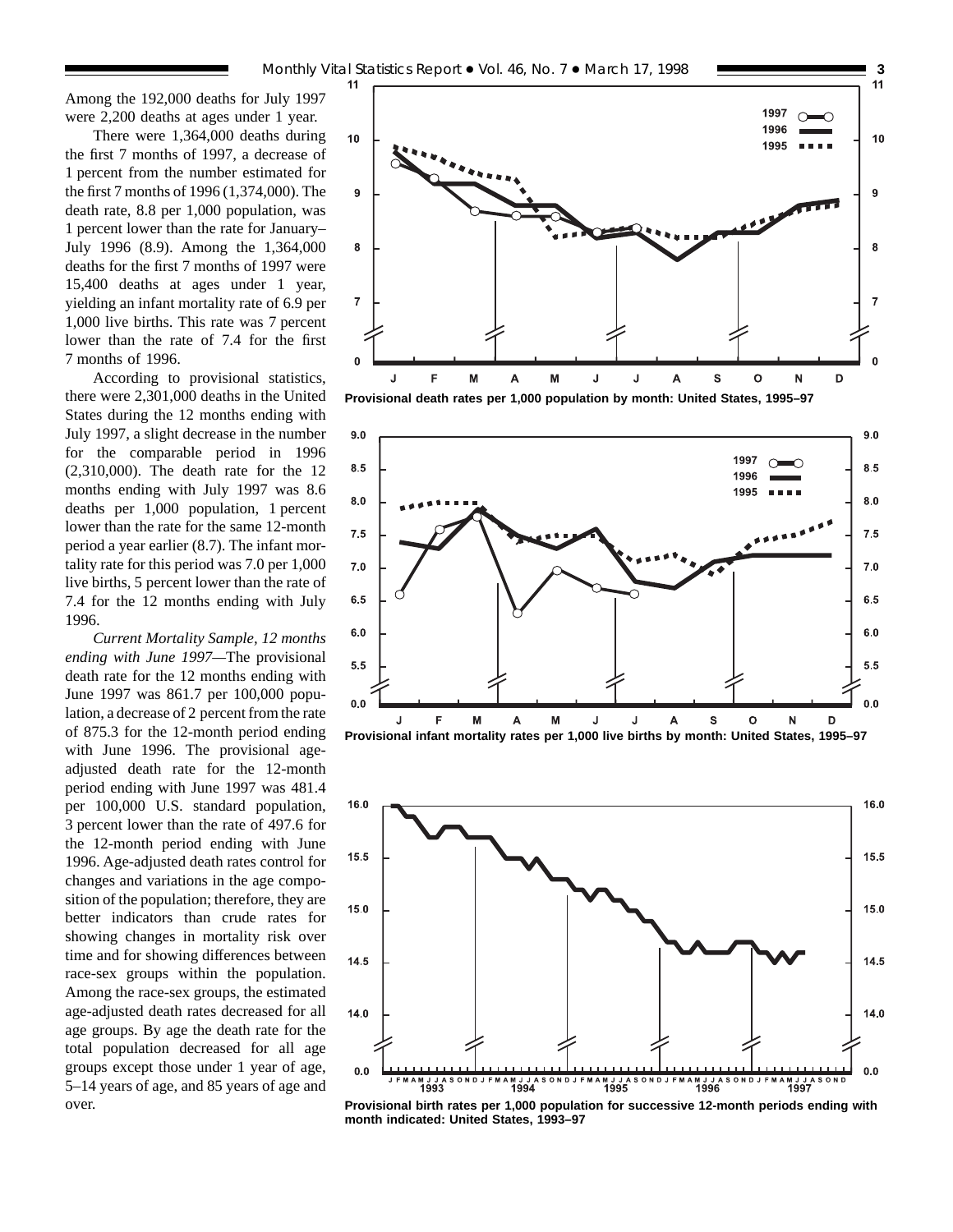Among the major causes of death, the estimated death rate decreased between the two successive 12-month periods for Diseases of heart; Malignant neoplasms, including neoplasms of lymphatic and hematopoietic tissues; Homicide and legal intervention; and Human immunodeficiency virus infection. The decrease for Homicide and legal intervention was largely due to the decline in the rate for homicide by firearms. The death rate increased between the two successive 12-month periods for Pneumonia and influenza.

The infant mortality rate for the 12 months ending with June 1997 was 699.8 per 100,000 live births, 6 percent lower than the rate of 742.9 for the same 12-month period a year earlier. For infants under 28 days of age, the 12-month rate ending with June 1997 was 452.3, also 6 percent lower than the rate for the 12 month period a year earlier (481.4). The infant mortality rate for infants aged 28 days–11 months was 247.5 compared with a rate of 261.3 for the 12-month period a year earlier. The change in the mortality rate for infants aged 28 days–11 months of age was not statistically significant. Among causes of infant death, the infant mortality rate decreased between the two successive 12-month periods for Birth trauma and Sudden infant death syndrome.



**Provisional marriage rates per 1,000 population for successive 12-month periods ending with month indicated: United States, 1993–97**



**Provisional divorce rates per 1,000 population for successive 12-month periods ending with month indicated: United States, 1993–97**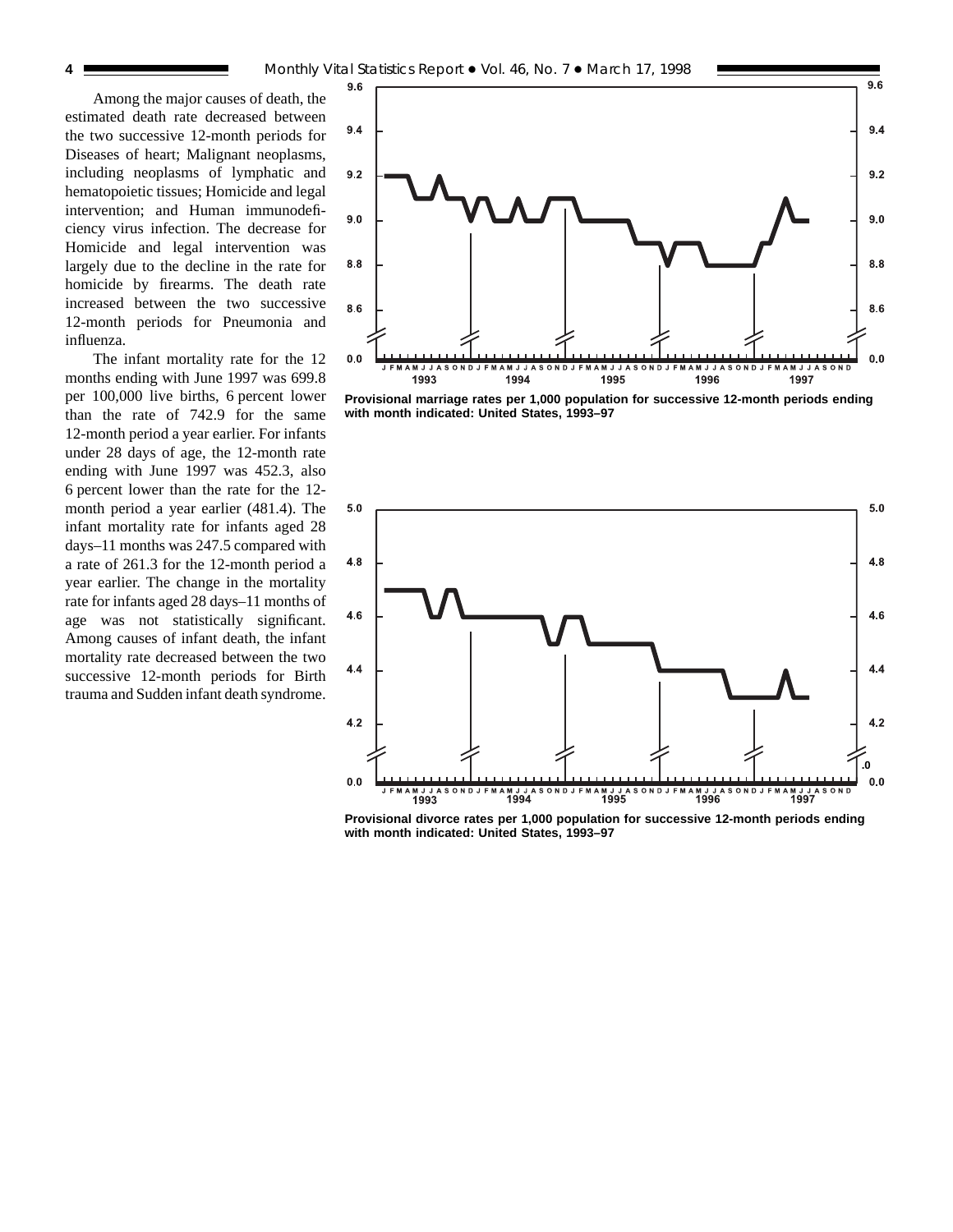

**Provisional death rates per 1,000 population for successive 12-month periods ending with month indicated: United States, 1993–97**



**Provisional infant mortality rates per 1,000 live births for successive 12-month periods ending with month indicated: United States, 1993–97**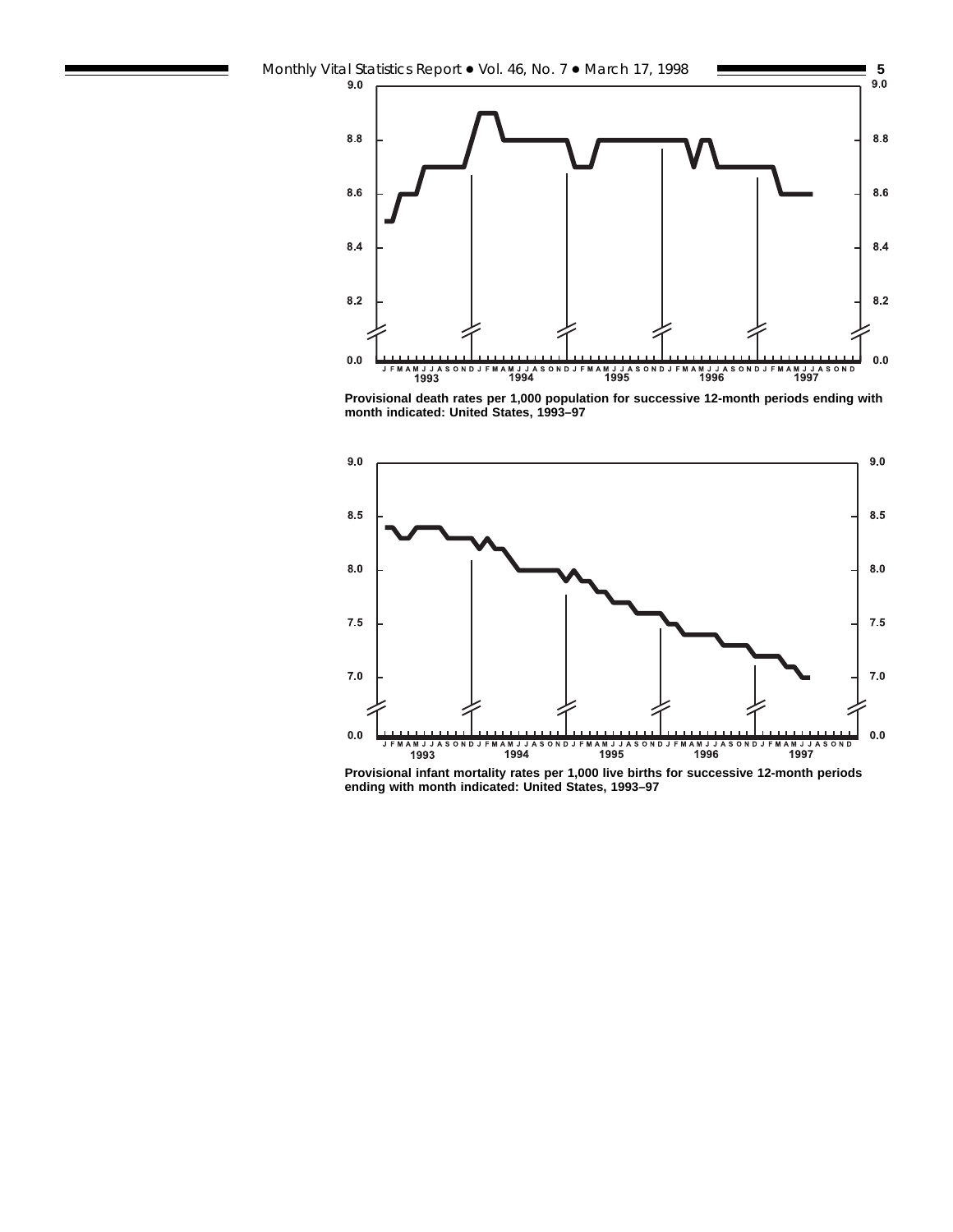## **Table 1. Provisional number of live births, marriages, divorces, deaths, and infant deaths and rates, by month: United States, January 1996–July 1997**

[Data are provisional and are subject to monthly reporting variation; see [Technical notes\]](#page-16-0)

| Live births                                                            |         |                                 |                                          |                                     |         | Marriages                       |         | <b>Divorces</b>                 |         | Deaths                          |        | Infant deaths                    |
|------------------------------------------------------------------------|---------|---------------------------------|------------------------------------------|-------------------------------------|---------|---------------------------------|---------|---------------------------------|---------|---------------------------------|--------|----------------------------------|
|                                                                        |         |                                 | Rate per 1,000 women<br>aged 15-44 years |                                     |         |                                 |         |                                 |         |                                 |        |                                  |
| Period                                                                 | Number  | Rate per<br>1,000<br>population | Unadjusted                               | Seasonally<br>adjusted <sup>1</sup> | Number  | Rate per<br>1,000<br>population | Number  | Rate per<br>1,000<br>population | Number  | Rate per<br>1,000<br>population | Number | Rate per<br>1,000<br>live births |
| 1996:                                                                  |         |                                 |                                          |                                     |         |                                 |         |                                 |         |                                 |        |                                  |
| January                                                                | 318,000 | 14.2                            | 63.2                                     | 66.3                                | 100.000 | 4.6                             | 94,000  | 4.2                             | 220,000 | 9.8                             | 2,400  | 7.4                              |
| February                                                               | 286,000 | 13.7                            | 60.7                                     | 62.0                                | 155,000 | 7.7                             | 85,000  | 4.1                             | 193,000 | 9.2                             | 2,200  | 7.3                              |
| March                                                                  | 334.000 | 14.9                            | 66.3                                     | 67.3                                | 147,000 | 6.8                             | 93,000  | 4.2                             | 206,000 | 9.2                             | 2,600  | 7.9                              |
| April                                                                  | 314.000 | 14.5                            | 64.3                                     | 65.9                                | 172,000 | 8.2                             | 95,000  | 4.4                             | 192,000 | 8.8                             | 2,300  | 7.5                              |
| May<br>.                                                               | 332.000 | 14.8                            | 65.7                                     | 66.2                                | 241.000 | 10.7                            | 103,000 | 4.6                             | 198.000 | 8.8                             | 2,400  | 7.3                              |
| June<br>.                                                              | 304.000 | 14.0                            | 62.2                                     | 61.0                                | 242,000 | 11.2                            | 103,000 | 4.8                             | 179.000 | 8.2                             | 2,300  | 7.6                              |
| July<br>.                                                              | 343.000 | 15.3                            | 67.9                                     | 65.2                                | 235,000 | 10.5                            | 96,000  | 4.3                             | 187.000 | 8.3                             | 2,300  | 6.8                              |
| August<br>and a contract of                                            | 360,000 | 16.0                            | 71.3                                     | 67.3                                | 239,000 | 10.7                            | 101,000 | 4.5                             | 176.000 | 7.8                             | 2,200  | 6.7                              |
| September                                                              | 345,000 | 15.8                            | 70.6                                     | 66.5                                | 225,000 | 10.3                            | 92,000  | 4.2                             | 182,000 | 8.3                             | 2,400  | 7.1                              |
| October                                                                | 348.000 | 15.5                            | 68.9                                     | 69.2                                | 231,000 | 10.3                            | 99,000  | 4.4                             | 188.000 | 8.3                             | 2,500  | 7.2                              |
| November<br>$\mathcal{L}^{\mathcal{A}}$ . The set of the $\mathcal{A}$ | 313.000 | 14.3                            | 63.9                                     | 66.0                                | 171,000 | 7.9                             | 94,000  | 4.3                             | 191,000 | 8.8                             | 2,300  | 7.2                              |
| December<br>and a state of                                             | 302.000 | 13.4                            | 59.8                                     | 62.1                                | 184,000 | 8.1                             | 94,000  | 4.2                             | 200,000 | 8.9                             | 2,300  | 7.2                              |
| 1997:                                                                  |         |                                 |                                          |                                     |         |                                 |         |                                 |         |                                 |        |                                  |
| January                                                                | 303.000 | 13.4                            | 59.8                                     | 62.7                                | 109.000 | 5.0                             | 93,000  | 4.1                             | 218.000 | 9.6                             | 2,100  | 6.6                              |
| February                                                               | 287.000 | 14.0                            | 62.7                                     | 63.9                                | 165.000 | 8.4                             | 87.000  | 4.2                             | 191.000 | 9.3                             | 2,200  | 7.6                              |
| March                                                                  | 311.000 | 13.7                            | 61.4                                     | 62.2                                | 174,000 | 8.0                             | 94,000  | 4.2                             | 197,000 | 8.7                             | 2,500  | 7.8                              |
| April<br>.                                                             | 340,000 | 15.5                            | 69.4                                     | 71.2                                | 192,000 | 9.1                             | 106,000 | 4.8                             | 189,000 | 8.6                             | 2,100  | 6.3                              |
| May<br>.                                                               | 309,000 | 13.6                            | 61.0                                     | 61.4                                | 234,000 | 10.3                            | 98,000  | 4.3                             | 195,000 | 8.6                             | 2,200  | 7.0                              |
| June<br>.                                                              | 323.000 | 14.7                            | 65.7                                     | 64.4                                | 235,000 | 10.7                            | 99,000  | 4.5                             | 182,000 | 8.3                             | 2,100  | 6.7                              |
| $July \dots \dots$                                                     | 343,000 | 15.1                            | 67.6                                     | 64.9                                | 228,000 | 10.1                            | 99,000  | 4.3                             | 192,000 | 8.4                             | 2,200  | 6.6                              |

<sup>1</sup>The method of seasonal adjustment, developed by the U.S. Bureau of the Census, is described in *The X-11 Variant of the Census Method II Seasonal Adjustment Program*, Technical Paper,<br>No. 15 (1967 revision).

NOTE: Figures include all revisions received from the States and, therefore, may differ from those previously published.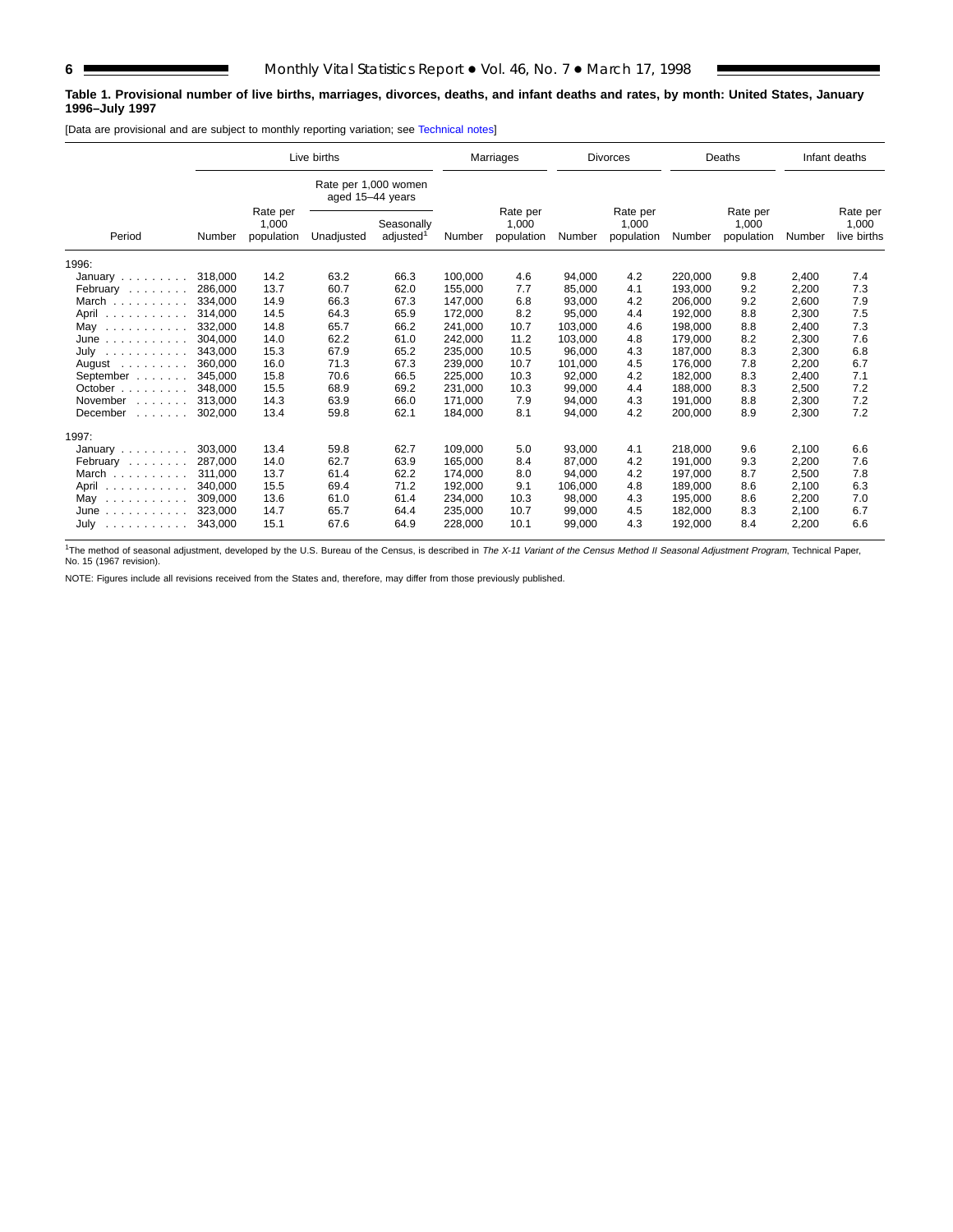# <span id="page-6-0"></span>**Table 2. Provisional number of live births and deaths: Each division and State, July 1996 and 1997, and cumulative figures, 1995–97**

[Data are estimates by State of residence; see [Technical notes\]](#page-16-0)

|                                          | Live births |        |                |              |         |        | Deaths |         |              |         |  |  |  |  |
|------------------------------------------|-------------|--------|----------------|--------------|---------|--------|--------|---------|--------------|---------|--|--|--|--|
|                                          |             | July   |                | January-July |         | July   |        |         | January-July |         |  |  |  |  |
| Area                                     | 1997        | 1996   | 1997           | 1996         | 1995    | 1997   | 1996   | 1997    | 1996         | 1995    |  |  |  |  |
| New England $\ldots$                     | 17,149      | 15,035 | 106,705        | 101,373      | 110,249 | 9,086  | 9,687  | 70,725  | 67,508       | 70,482  |  |  |  |  |
| Maine.                                   | 1,298       | 1,329  | 8,015          | 8,070        | 8,097   | 859    | 1,135  | 6,601   | 6,562        | 6,726   |  |  |  |  |
| New Hampshire                            | 1,360       | 1,450  | 8,276<br>8,184 |              | 8,453   | 790    | 691    | 5,765   | 5,267        | 5,475   |  |  |  |  |
| Vermont $\dots\dots\dots\dots\dots\dots$ | 721         | 620    | 3,925          | 3,995        | 3,926   | 456    | 367    | 3,213   | 3,007        | 3,091   |  |  |  |  |
| Massachusetts                            | 8,047       | 7,820  | 54,268         | 52,421       | 54,259  | 4,093  | 4,550  | 32,689  | 31,549       | 32,772  |  |  |  |  |
| Rhode Island                             | 1,050       | 1,044  | 7,054          | 7,140        | 7,202   | 746    | 715    | 5,795   | 5,440        | 5,659   |  |  |  |  |
| Connecticut                              | 4,673       | 2,772  | 25,167         | 21,563       | 28,312  | 2,142  | 2,229  | 16,662  | 15,683       | 16,759  |  |  |  |  |
| Middle Atlantic.                         | 46,917      | 49,795 | 296,070        | 306,351      | 302,853 | 29,710 | 29,871 | 217,285 | 216,511      | 222,685 |  |  |  |  |
| New York                                 | 25,478      | 26,371 | 151.109        | 157,629      | 152,341 | 14,224 | 13,845 | 99,042  | 98,525       | 101.701 |  |  |  |  |
| New Jersey                               | 8,912       | 9,410  | 63,027         | 60,717       | 60,955  | 5,670  | 5,720  | 41,497  | 42,456       | 44,872  |  |  |  |  |
| Pennsylvania                             | 12,527      | 14,014 | 81,934         | 88,005       | 89,557  | 9,816  | 10,306 | 76,746  | 75,530       | 76,112  |  |  |  |  |
| East North Central                       | 51,766      | 55,207 | 347,848        | 359,174      | 356,710 | 31,674 | 32,223 | 228,578 | 232,850      | 231,041 |  |  |  |  |
| Ohio                                     | 11,959      | 12,845 | 83,468         | 84,472       | 86,358  | 8,769  | 8,540  | 62,039  | 62,357       | 61,602  |  |  |  |  |
| Indiana                                  | 6,164       | 6,796  | 43,263         | 46,218       | 44,327  | 4,275  | 4,644  | 30,156  | 32,375       | 30,325  |  |  |  |  |
| Illinois                                 | 16,145      | 17,174 | 104,071        | 106,290      | 107,992 | 8,166  | 8,465  | 59,949  | 61,819       | 63,535  |  |  |  |  |
| Michigan                                 | 11,343      | 12,074 | 77,916         | 82,834       | 78,837  | 7,007  | 6,947  | 49,362  | 49,495       | 49,056  |  |  |  |  |
| Wisconsin                                | 6,155       | 6,318  | 39,130         | 39,360       | 39,196  | 3,457  | 3,627  | 27,072  | 26,804       | 26,523  |  |  |  |  |
| West North Central.                      | 22,166      | 20,339 | 148,916        | 144,296      | 148,269 | 12,764 | 13,624 | 103,018 | 99,892       | 100,822 |  |  |  |  |
| Minnesota                                | 5,778       | 5,387  | 38,171         | 36,767       | 36,787  | 2,874  | 2,947  | 21,976  | 21,585       | 21,709  |  |  |  |  |
| $lowa$                                   | 3,475       | 3,319  | 21,270         | 19,310       | 19,349  | 2,092  | 2,259  | 16,748  | 15,740       | 15,492  |  |  |  |  |
| Missouri                                 | 6,216       | 5,439  | 43,093         | 43,157       | 43,666  | 3,680  | 4,312  | 32,829  | 32,228       | 33,128  |  |  |  |  |
| North Dakota                             | 747         | 714    | 4,934          | 4,816        | 5,098   | 453    | 432    | 3,724   | 3,379        | 3,554   |  |  |  |  |
| South Dakota.                            | 860         | 1,052  | 6,048          | 5,692        | 6,345   | 572    | 605    | 4,195   | 3,707        | 4,068   |  |  |  |  |
| Nebraska                                 | 1,897       | 1,956  | 13,730         | 13,528       | 13,487  | 1,226  | 1,144  | 8,944   | 8,912        | 8,921   |  |  |  |  |
| Kansas                                   | 3,193       | 2,472  | 21,670         | 21,026       | 23,537  | 1,867  | 1,925  | 14,602  | 14,341       | 13,950  |  |  |  |  |
| South Atlantic                           | 57,651      | 56,357 | 382,291        | 373,105      | 381,607 | 35,550 | 34,482 | 263,109 | 264,716      | 260,596 |  |  |  |  |
| Delaware                                 | 853         | 974    | 5,850          | 5,946        | 6,007   | 582    | 502    | 3,866   | 3,792        | 3,642   |  |  |  |  |
| Maryland                                 | 6,138       | 6,622  | 38,149         | 40,375       | 42,429  | 3,578  | 3,611  | 23,475  | 24,751       | 24,106  |  |  |  |  |
| District of Columbia                     | 749         | 704    | 4,828          | 4,750        | 5,290   | 468    | 509    | 3,527   | 3,658        | 3,843   |  |  |  |  |
| Virginia. $\ldots$ .                     | 7,600       | 7,427  | 50,731         | 49,483       | 54,309  | 4,152  | 4,249  | 31,336  | 30,783       | 31,439  |  |  |  |  |
| West Virginia                            | 2,002       | 1,759  | 12,856         | 11,209       | 12,816  | 1,705  | 1,607  | 12,912  | 11,272       | 11,878  |  |  |  |  |
| North Carolina                           | 8,952       | 8,732  | 61,909         | 59,624       | 60,558  | 5,230  | 5,054  | 39,305  | 39,781       | 38,516  |  |  |  |  |
| South Carolina                           | 5,055       | 3,942  | 30,007         | 28,982       | 28,568  | 3,025  | 2,358  | 19,373  | 20,104       | 19,000  |  |  |  |  |
| Georgia                                  | 10,329      | 10,225 | 68,936         | 66,716       | 65,154  | 4,881  | 4,674  | 36,608  | 36,025       | 34,827  |  |  |  |  |
| Florida                                  | 15,973      | 15,972 | 109,025        | 106,020      | 106,476 | 11,929 | 11,918 | 92,707  | 94,550       | 93,345  |  |  |  |  |
| East South Central                       | 19,846      | 20,717 | 128,453        | 129,478      | 127,802 | 12,972 | 12,473 | 96,088  | 93,922       | 94,377  |  |  |  |  |
| Kentucky. $\ldots$ .                     | 4,741       | 4,885  | 30,786         | 30,398       | 29,091  | 3,192  | 3,108  | 23,309  | 22,603       | 23,404  |  |  |  |  |
| Tennessee                                | 5,480       | 6,240  | 40,546         | 40,441       | 41,050  | 4,129  | 3,731  | 31,238  | 29,463       | 29,823  |  |  |  |  |
| Alabama                                  | 5,811       | 5,563  | 34,927         | 35,600       | 35,730  | 3,440  | 3,442  | 25,548  | 25,810       | 25,272  |  |  |  |  |
|                                          | 3,814       | 4,029  | 22,194         | 23,039       | 21,931  | 2,211  | 2,192  | 15,993  | 16,046       | 15,878  |  |  |  |  |
| West South Central                       | 44,181      | 44,670 | 264,081        | 260,756      | 281,524 | 20,286 | 21,641 | 136,646 | 143,431      | 141,576 |  |  |  |  |
| Arkansas                                 | 3,434       | 3,416  | 20,471         | 20,250       | 19,447  | 2,280  | 2,213  | 14,443  | 15,251       | 14,956  |  |  |  |  |
| Louisiana                                | 4,587       | 5,705  | 36,127         | 37,908       | 38,812  | 2,718  | 3,410  | 22,906  | 25,028       | 23,667  |  |  |  |  |
| Oklahoma                                 | 4,838       | 3,102  | 27,169         | 25,283       | 26,680  | 3,007  | 2,738  | 20,200  | 19,886       | 19,381  |  |  |  |  |
| $Texas1$                                 | 31,322      | 32,447 | 180,314        | 177,315      | 196,585 | 12,281 | 13,280 | 79,097  | 83,266       | 83,572  |  |  |  |  |
| Mountain                                 | 24,178      | 24,701 | 160,566        | 149,804      | 144,085 | 9,883  | 11,079 | 70,547  | 74,019       | 68,893  |  |  |  |  |
| Montana                                  | 999         | 978    | 6,087          | 6,343        | 6,491   | 658    | 624    | 4,558   | 4,508        | 4,465   |  |  |  |  |
| $Idaho \ldots  \ldots $                  | 1,731       | 1,860  | 10,146         | 11,129       | 10,196  | 724    | 801    | 5,312   | 5,043        | 4,944   |  |  |  |  |
| Wyoming $\ldots$ , $\ldots$ , $\ldots$   | 642         | 666    | 3,777          | 3,678        | 3,811   | 297    | 331    | 2,167   | 2,057        | 2,183   |  |  |  |  |
| $Colorado. \ldots \ldots \ldots \ldots$  | 5,070       | 4,253  | 33,581         | 28,440       | 30,072  | 2,192  | 1,917  | 15,165  | 15,106       | 14,862  |  |  |  |  |
| New Mexico.                              | 2,431       | 2,893  | 15,431         | 15,795       | 15,629  | 1,044  | 968    | 8,047   | 7,735        | 7,464   |  |  |  |  |
| Arizona. $\ldots$ .                      | 8,406       | 7,095  | 53,434         | 48,080       | 43,851  | 3,268  | 4,340  | 21,110  | 25,030       | 21,326  |  |  |  |  |
| Utah                                     | 2,063       | 4,768  | 23,311         | 23,520       | 22,733  | 718    | 1,001  | 6,574   | 6,622        | 6,286   |  |  |  |  |
| Nevada                                   | 2,836       | 2,188  | 14,799         | 12,819       | 11,302  | 982    | 1,097  | 7,614   | 7,918        | 7,363   |  |  |  |  |
| Pacific.                                 | 57,911      | 54,720 | 375,716        | 399,432      | 410,751 | 29,948 | 21,964 | 178,314 | 181,101      | 180,685 |  |  |  |  |
| Washington                               | 6,889       | 6,669  | 44,780         | 45,769       | 44,225  | 4,212  | 4,040  | 26,394  | 23,956       | 22,898  |  |  |  |  |
| Oregon. $\ldots$ .                       | 3,582       | 3,848  | 26,545         | 26,667       | 26,100  | 1,991  | 1,982  | 17,435  | 16,401       | 16,862  |  |  |  |  |
| $California1$                            | 44,929      | 41,940 | 288,768        | 310,586      | 323,710 | 22,821 | 15,071 | 128,550 | 134,631      | 135,138 |  |  |  |  |
| Alaska                                   | 1,028       | 726    | 5,746          | 5,697        | 6,149   | 284    | 233    | 1,341   | 1,421        | 1,308   |  |  |  |  |
| Hawaii                                   | 1,483       | 1,537  | 9,877          | 10,713       | 10,567  | 640    | 638    | 4,594   | 4,692        | 4,479   |  |  |  |  |
| Puerto Rico <sup>2</sup> .               | 5,167       | 4,781  | 36,963         | 33,471       | 34,257  | 2,310  | 1,952  | 16,669  | 15,341       | 17,039  |  |  |  |  |
|                                          |             |        |                |              |         |        |        |         |              |         |  |  |  |  |

<sup>1</sup>Figures include adjustments for varying lengths of reporting periods; see [Technical notes.](#page-16-0)

<sup>2</sup>Data for Puerto Rico are not included in U.S. total figures.

NOTES: Figures include all revisions received from the States. Cumulative figures for the current year reflect revisions received for previous months, and figures for earlier years may differ from those previously published.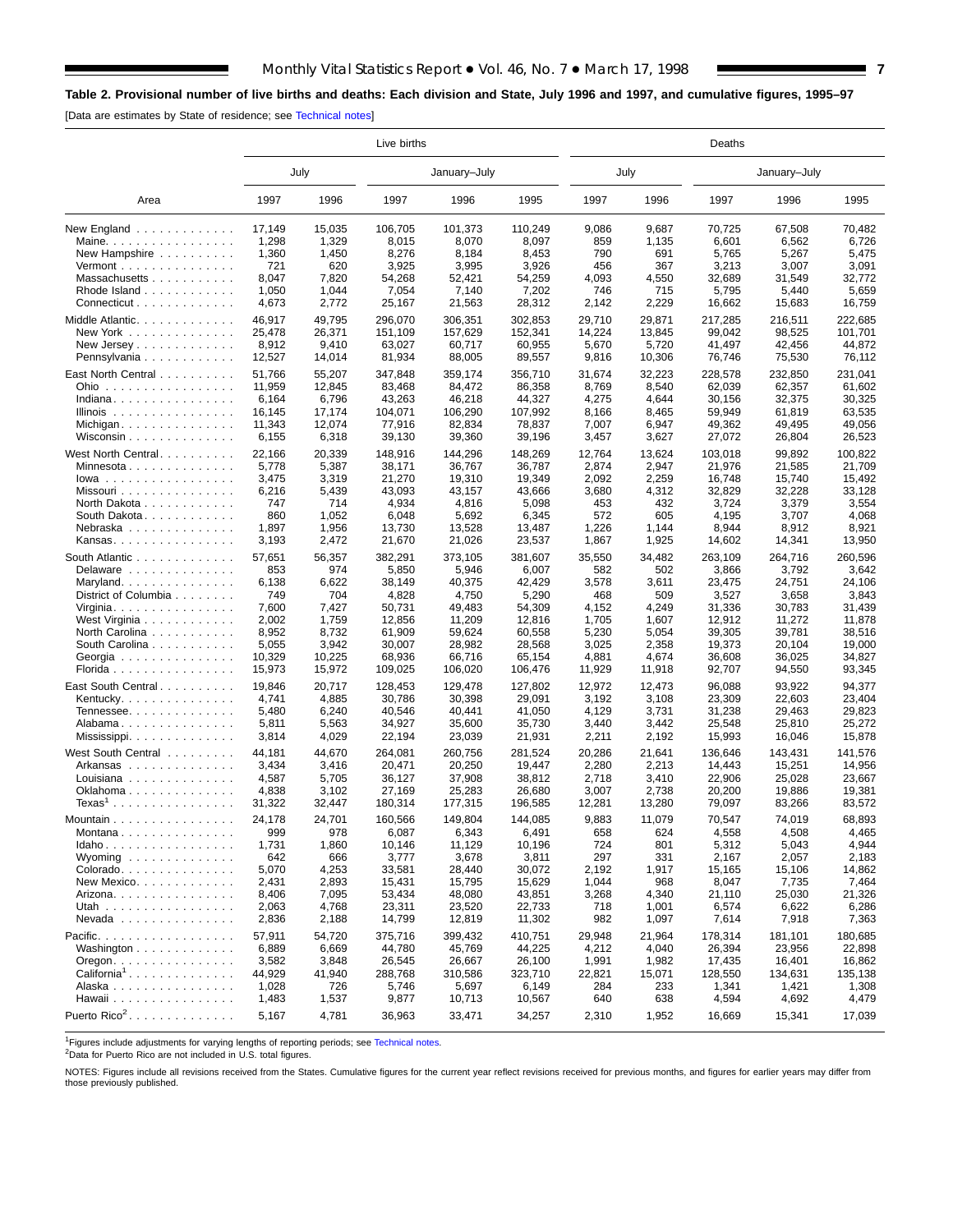## **Table 3. Provisional number of marriages and divorces: Each division and State, July 1996 and 1997, and cumulative figures, 1995–97**

[By State of occurrence. Number of events reported; see [Technical notes. D](#page-16-0)ivorces include reported annulments]

|                                                           | Marriages            |        |                     |              |         |                      | Divorces             |                                                                                                                                                                                                                                                                                                                                                                                              |                      |                      |  |  |  |  |
|-----------------------------------------------------------|----------------------|--------|---------------------|--------------|---------|----------------------|----------------------|----------------------------------------------------------------------------------------------------------------------------------------------------------------------------------------------------------------------------------------------------------------------------------------------------------------------------------------------------------------------------------------------|----------------------|----------------------|--|--|--|--|
|                                                           | July                 |        |                     | January-July |         | July                 |                      |                                                                                                                                                                                                                                                                                                                                                                                              | January-July         |                      |  |  |  |  |
| Area                                                      | 1997                 | 1996   | 1997                | 1996         | 1995    | 1997                 | 1996                 | 1997                                                                                                                                                                                                                                                                                                                                                                                         | 1996                 | 1995                 |  |  |  |  |
| New England $\ldots$ ,                                    | 19,842               | 10,590 | <sup>1</sup> 45,496 | 46,518       | 48.518  | 14,462               | 3,617                | 123,210                                                                                                                                                                                                                                                                                                                                                                                      | 20,824               | 23,129               |  |  |  |  |
| Maine.                                                    | .                    | 2,336  | .                   | 5,366        | 5,213   | .                    | 630                  | .                                                                                                                                                                                                                                                                                                                                                                                            | 2,490                | 2,899                |  |  |  |  |
| New Hampshire                                             | 1,207                | 1,315  | 4,717               | 4,501        | 4,219   | 468                  | 320                  | 3,314                                                                                                                                                                                                                                                                                                                                                                                        | 2,782                | 2,870                |  |  |  |  |
| Vermont $\dots\dots\dots\dots\dots\dots$                  | 799                  | 814    | 2,710               | 2,680        | 2,620   | 226                  | 265                  | 1,643                                                                                                                                                                                                                                                                                                                                                                                        | 1,593                | 1,745                |  |  |  |  |
| Massachusetts                                             | 4,612                | 3,154  | 21,791              | 19,494       | 22,042  | 2,400                | 1,211                | 10,085                                                                                                                                                                                                                                                                                                                                                                                       | 6,079                | 7,829                |  |  |  |  |
| Rhode Island                                              | 738                  | 733    | 4,322               | 3,955        | 3,559   | 345                  | 195                  | 1,822                                                                                                                                                                                                                                                                                                                                                                                        | 1,810                | 2,175                |  |  |  |  |
| Connecticut                                               | 2,486                | 2,238  | 11,956              | 10,522       | 10,865  | 1,023                | 996                  | 6,346                                                                                                                                                                                                                                                                                                                                                                                        | 6,070                | 5,611                |  |  |  |  |
| Middle Atlantic.                                          | 19,637               | 27,973 | 159,756             | 132,588      | 142,369 | 11,179               | 10,140               | 74,978                                                                                                                                                                                                                                                                                                                                                                                       | 71,624               | 67,686               |  |  |  |  |
| New York <sup>2</sup> .                                   | 6,759                | 15,288 | 91,321              | 69,826       | 75,850  | 5,320                | 5,420                | 36,792                                                                                                                                                                                                                                                                                                                                                                                       | 34,679               | 29,859               |  |  |  |  |
| New Jersey                                                | 4,254                | 4,683  | 31,056              | 25,874       | 27,050  | 1,900                | 1,804                | 15,732                                                                                                                                                                                                                                                                                                                                                                                       | 15,254               | 14,757               |  |  |  |  |
| Pennsylvania                                              | 8,624                | 8,002  | 37,379              | 36,888       | 39,469  | 3,959                | 2,916                | 22,454                                                                                                                                                                                                                                                                                                                                                                                       | 21,691               | 23,070               |  |  |  |  |
|                                                           |                      |        |                     |              |         |                      |                      |                                                                                                                                                                                                                                                                                                                                                                                              |                      |                      |  |  |  |  |
| East North Central                                        | 34,475               | 35,699 | 167,582             | 170,746      | 176,599 | 113,162              | 11,704               | 181,758                                                                                                                                                                                                                                                                                                                                                                                      | <sup>1</sup> 80,795  | 185,277              |  |  |  |  |
| Ohio                                                      | 8,480                | 8,837  | 43,717              | 42,919       | 47,963  | 4,733                | 3,954                | 26,721                                                                                                                                                                                                                                                                                                                                                                                       | 25,110               | 28,986               |  |  |  |  |
| Indiana                                                   | 2,789                | 5,632  | 17,895              | 26,620       | 28,035  | $\sim$ $\sim$ $\sim$ | .                    | $\sim$ $\sim$ $\sim$                                                                                                                                                                                                                                                                                                                                                                         | $- - -$              | $\sim$ $\sim$ $\sim$ |  |  |  |  |
| Illinois $\dots \dots \dots \dots$                        | 9,907                | 9,913  | 52,691              | 47,561       | 44,775  | 3,169                | 3,551                | 22,212                                                                                                                                                                                                                                                                                                                                                                                       | 23,413               | 22,786               |  |  |  |  |
| Michigan                                                  | 9,368                | 6,991  | 34,740              | 34,830       | 36,684  | 3,768                | 2,560                | 22,809                                                                                                                                                                                                                                                                                                                                                                                       | 22,231               | 23,136               |  |  |  |  |
| Wisconsin                                                 | 3,931                | 4,326  | 18,539              | 18,816       | 19,142  | 1,492                | 1,639                | 10,016                                                                                                                                                                                                                                                                                                                                                                                       | 10,041               | 10,369               |  |  |  |  |
| West North Central                                        | 15,734               | 15,195 | 76,884              | 80,362       | 79,065  | 5,607                | 6,069                | 41,995                                                                                                                                                                                                                                                                                                                                                                                       | 43,837               | 44,014               |  |  |  |  |
| Minnesota                                                 | 2,392                | 3,729  | 15,493              | 17,103       | 17,017  | 1,258                | 1,425                | 8,534                                                                                                                                                                                                                                                                                                                                                                                        | 8,798                | 8,942                |  |  |  |  |
|                                                           | 2,846                |        |                     |              |         | 653                  |                      |                                                                                                                                                                                                                                                                                                                                                                                              |                      |                      |  |  |  |  |
| $lowa$                                                    |                      | 2,584  | 11,833              | 12,293       | 11,881  |                      | 695                  | 5,656                                                                                                                                                                                                                                                                                                                                                                                        | 5,719                | 6,217                |  |  |  |  |
| Missouri                                                  | 4,694                | 4,175  | 24,838              | 26,880       | 25,888  | 1,855                | 2,247                | 14,459                                                                                                                                                                                                                                                                                                                                                                                       | 15,612               | 16,113               |  |  |  |  |
| North Dakota                                              | 704                  | 683    | 2,091               | 2,664        | 2,542   | 177                  | 186                  | 1,148                                                                                                                                                                                                                                                                                                                                                                                        | 1,368                | 1,264                |  |  |  |  |
| South Dakota.                                             | 970                  | 936    | 3,840               | 3,772        | 4,001   | 232                  | 260                  | 1,583                                                                                                                                                                                                                                                                                                                                                                                        | 1,600                | 1,633                |  |  |  |  |
| Nebraska                                                  | 1,497                | 1,444  | 7,329               | 7,376        | 7,213   | 403                  | 575                  | 3,642                                                                                                                                                                                                                                                                                                                                                                                        | 3,620                | 3,737                |  |  |  |  |
| Kansas                                                    | 2,631                | 1,644  | 11,460              | 10,274       | 10,523  | 1,029                | 681                  | 6,973                                                                                                                                                                                                                                                                                                                                                                                        | 7,120                | 6,108                |  |  |  |  |
| South Atlantic                                            | 48,407               | 42,933 | 270,483             | 254,248      | 255,708 | 19,592               | 20,836               | 137,349                                                                                                                                                                                                                                                                                                                                                                                      | 127,939              | 132,879              |  |  |  |  |
| Delaware                                                  | 435                  | 410    | 2,914               | 2,815        | 2,856   | 178                  | 261                  | 1,791                                                                                                                                                                                                                                                                                                                                                                                        | 1,968                | 2,228                |  |  |  |  |
| Maryland                                                  | 3,710                | 3,735  | 23,107              | 22,167       | 22,630  | 1,627                | 1,349                | 8,940                                                                                                                                                                                                                                                                                                                                                                                        | 8,982                | 8,850                |  |  |  |  |
| District of Columbia                                      | 314                  | 156    | 1,354               | 1,040        | 1,065   | 91                   | 114                  | 527                                                                                                                                                                                                                                                                                                                                                                                          | 641                  | 852                  |  |  |  |  |
| Virginia. $\ldots$ .                                      | 6,415                | 6,320  | 37,595              | 35,350       | 38,147  | 2,515                | 2,694                | 18,811                                                                                                                                                                                                                                                                                                                                                                                       | 16,158               | 16,093               |  |  |  |  |
| West Virginia                                             | 1,688                | 1,436  | 5,689               | 6,150        | 6,134   | 931                  | 691                  | 5,657                                                                                                                                                                                                                                                                                                                                                                                        | 4,267                | 5,442                |  |  |  |  |
| North Carolina                                            | 5,702                | 7,208  | 37,792              | 35,047       | 35,670  | 3,044                | 2,815                | 22,221                                                                                                                                                                                                                                                                                                                                                                                       | 20,689               | 22,355               |  |  |  |  |
|                                                           |                      |        |                     |              |         |                      |                      |                                                                                                                                                                                                                                                                                                                                                                                              |                      |                      |  |  |  |  |
| South Carolina                                            | 4,387                | 4,236  | 25,570              | 25,835       | 26,660  | 1,628                | 1,117                | 8,948                                                                                                                                                                                                                                                                                                                                                                                        | 8,808                | 8,236                |  |  |  |  |
| Georgia                                                   | 10,736               | 5,907  | 36,200              | 35,487       | 35,490  | 2,565                | 2,132                | 21,538                                                                                                                                                                                                                                                                                                                                                                                       | 19,739               | 21,582               |  |  |  |  |
| Florida                                                   | 15,020               | 13,525 | 100,262             | 90,357       | 87,056  | 7,013                | 9,663                | 48,916                                                                                                                                                                                                                                                                                                                                                                                       | 46,687               | 47,241               |  |  |  |  |
| East South Central.                                       | 23,814               | 21,235 | 112,149             | 108,323      | 111,839 | 8,677                | 9,446                | 49,863                                                                                                                                                                                                                                                                                                                                                                                       | 60,663               | 56,864               |  |  |  |  |
| Kentucky. $\ldots$ .                                      | 4,556                | 5,460  | 26,015              | 24,523       | 27,371  | 1,709                | 2,182                | 12,311                                                                                                                                                                                                                                                                                                                                                                                       | 12,785               | 13,259               |  |  |  |  |
| Tennessee                                                 | 11,233               | 8,031  | 45,032              | 43,682       | 49,149  | 2,493                | 2,923                | 15,066                                                                                                                                                                                                                                                                                                                                                                                       | 20,780               | 20,058               |  |  |  |  |
| Alabama                                                   | 5,571                | 5,251  | 27,545              | 27,274       | 23,050  | 3,011                | 2,190                | 13,926                                                                                                                                                                                                                                                                                                                                                                                       | 15,464               | 15,685               |  |  |  |  |
|                                                           | 2,454                | 2,493  | 13,557              | 12,844       | 12,269  | 1,464                | 2,151                | 8,560                                                                                                                                                                                                                                                                                                                                                                                        | 11,634               | 7,862                |  |  |  |  |
|                                                           |                      |        |                     |              |         |                      |                      |                                                                                                                                                                                                                                                                                                                                                                                              |                      |                      |  |  |  |  |
| West South Central                                        | 30,022               | 29,476 | 165,037             | 165,600      | 181,984 | 13,588               | <sup>1</sup> 6,666   | <sup>1</sup> 19,336                                                                                                                                                                                                                                                                                                                                                                          | <sup>1</sup> 73,812  | 181,657              |  |  |  |  |
| Arkansas                                                  | 4,750                | 4,013  | 20,000              | 19,760       | 20,255  | 1,800                | 1,183                | 8,400                                                                                                                                                                                                                                                                                                                                                                                        | 8,079                | 8,755<br>- - -       |  |  |  |  |
| Louisiana                                                 | 4,372                | 2,971  | 15,432              | 21.174       | 23,692  | $\sim$ $\sim$ $\sim$ | .                    | .                                                                                                                                                                                                                                                                                                                                                                                            | - - -                |                      |  |  |  |  |
| Oklahoma                                                  | 2,768                | 2,510  | 16,838              | 16,236       | 17,016  | 1,788                | 1,441                | 10,936                                                                                                                                                                                                                                                                                                                                                                                       | 11,637               | 12,646               |  |  |  |  |
| Texas $3 \ldots \ldots \ldots \ldots \ldots$              | 18,132               | 19,982 | 112,767             | 108,430      | 121,021 | $\sim$ $\sim$ $\sim$ | 4,042                | - - -                                                                                                                                                                                                                                                                                                                                                                                        | 54,096               | 60,256               |  |  |  |  |
| Mountain                                                  | 114,699              | 28,543 | 180,985             | 163,844      | 159,496 | 15,278               | 16,334               | 135,459                                                                                                                                                                                                                                                                                                                                                                                      | 143,366              | 143,054              |  |  |  |  |
| Montana                                                   | 1,113                | 1,034  | 3,674               | 3,692        | 3,734   | 340                  | 337                  | 2,298                                                                                                                                                                                                                                                                                                                                                                                        | 2,529                | 2,357                |  |  |  |  |
| Idaho                                                     | 1,512                | 1,644  | 8,081               | 7,939        | 8,413   | 564                  | 616                  | 4,246                                                                                                                                                                                                                                                                                                                                                                                        | 4,156                | 3,886                |  |  |  |  |
| Wyoming $\ldots \ldots \ldots \ldots$                     | 683                  | 632    | 2,782               | 2,660        | 2,832   | 234                  | 221                  | 1,697                                                                                                                                                                                                                                                                                                                                                                                        | 1,833                | 1,899                |  |  |  |  |
| Colorado.                                                 | 4,015                | 3,864  | 19,362              | 19,395       | 19,595  | $\sim$ $\sim$ $\sim$ | $\sim$ $\sim$ $\sim$ | $- - -$                                                                                                                                                                                                                                                                                                                                                                                      | $  -$                | $\sim$ $\sim$ $\sim$ |  |  |  |  |
| New Mexico <sup>4,5</sup>                                 | 1,583                | 1,644  | 9,740               | 9,755        | 8,765   | 661                  | 819                  | 5,590                                                                                                                                                                                                                                                                                                                                                                                        | 6,557                | 6,734                |  |  |  |  |
| Arizona <sup>2</sup>                                      | 3,566                | 2,986  | 25,001              | 24,001       | 23,583  | 2,479                | 1,946                | 16,224                                                                                                                                                                                                                                                                                                                                                                                       | 14,762               | 15,566               |  |  |  |  |
| Utah                                                      | 2,227                | 2,892  | 12,345              | 12,417       | 12,226  | 1,000                | 736                  | 5,404                                                                                                                                                                                                                                                                                                                                                                                        | 5,096                | 5,227                |  |  |  |  |
|                                                           | $\sim$ $\sim$ $\sim$ |        | $- - -$             |              |         | $\sim$ $\sim$ $\sim$ |                      | $\frac{1}{2} \frac{1}{2} \frac{1}{2} \frac{1}{2} \frac{1}{2} \frac{1}{2} \frac{1}{2} \frac{1}{2} \frac{1}{2} \frac{1}{2} \frac{1}{2} \frac{1}{2} \frac{1}{2} \frac{1}{2} \frac{1}{2} \frac{1}{2} \frac{1}{2} \frac{1}{2} \frac{1}{2} \frac{1}{2} \frac{1}{2} \frac{1}{2} \frac{1}{2} \frac{1}{2} \frac{1}{2} \frac{1}{2} \frac{1}{2} \frac{1}{2} \frac{1}{2} \frac{1}{2} \frac{1}{2} \frac{$ |                      |                      |  |  |  |  |
| Nevada                                                    |                      | 13,847 |                     | 83,985       | 80,348  |                      | 1,659                |                                                                                                                                                                                                                                                                                                                                                                                              | 8,433                | 7,385                |  |  |  |  |
| Pacific.                                                  | 30,448               | 34,082 | 181,199             | 174,424      | 146,377 | 14,583               | 14,136               | 127,236                                                                                                                                                                                                                                                                                                                                                                                      | 128.830              | 131,214              |  |  |  |  |
| Washington $\ldots$ , $\ldots$ , $\ldots$ ,               | 4,778                | 6,267  | 23,421              | 23,508       | 23,234  | 2,641                | 2,592                | 16,084                                                                                                                                                                                                                                                                                                                                                                                       | 16,203               | 17,429               |  |  |  |  |
| $O$ regon. $\ldots$ $\ldots$ $\ldots$ $\ldots$ $\ldots$ . | 2,708                | 2,465  | 10,819              | 12,281       | 14,788  | 1,008                | 851                  | 6,677                                                                                                                                                                                                                                                                                                                                                                                        | 8,202                | 8,850                |  |  |  |  |
| California                                                | 20,410               | 22,957 | 132,363             | 124,240      | 94,546  | $\sim$ $\sim$ $\sim$ | $\sim$ $\sim$ $\sim$ | $- - -$                                                                                                                                                                                                                                                                                                                                                                                      | $\sim$ $\sim$ $\sim$ | $  -$                |  |  |  |  |
| Alaska                                                    | 860                  | 714    | 3,040               | 2,990        | 3,042   | 530                  | 271                  | 1,728                                                                                                                                                                                                                                                                                                                                                                                        | 1,594                | 1,803                |  |  |  |  |
| Hawaii                                                    | 1,692                | 1,679  | 11,556              | 11,405       | 10,767  | 404                  | 422                  | 2,747                                                                                                                                                                                                                                                                                                                                                                                        | 2,831                | 3,132                |  |  |  |  |
| Puerto Rico <sup>6</sup> .                                |                      |        |                     |              |         |                      |                      |                                                                                                                                                                                                                                                                                                                                                                                              |                      |                      |  |  |  |  |
|                                                           | 3,152                | 2,964  | 17,668              | 17,085       | 18,283  | $\sim$ $\sim$ $\sim$ | $\sim$ $\sim$ $\sim$ | $\sim$ $\sim$ $\sim$                                                                                                                                                                                                                                                                                                                                                                         | $\sim$ $\sim$ $\sim$ | $\sim$ $\sim$ $\sim$ |  |  |  |  |

- - - Data not available.

1Excludes figures for State(s) shown below as not available.

<sup>2</sup>Figures for marriages are marriage licenses issued for some counties.

<sup>3</sup>Figures include adjustments for varying lengths of reporting periods; see [Technical notes.](#page-16-0)

4Figures for marriages are marriage licenses issued.

5Figures for divorces include estimates for some counties.

6Data for Puerto Rico are not included in U.S. total figures.

NOTES: Figures include all revisions received from the States. Cumulative figures for the current year reflect revisions received for previous months, and figures for earlier years may differ from those previously published.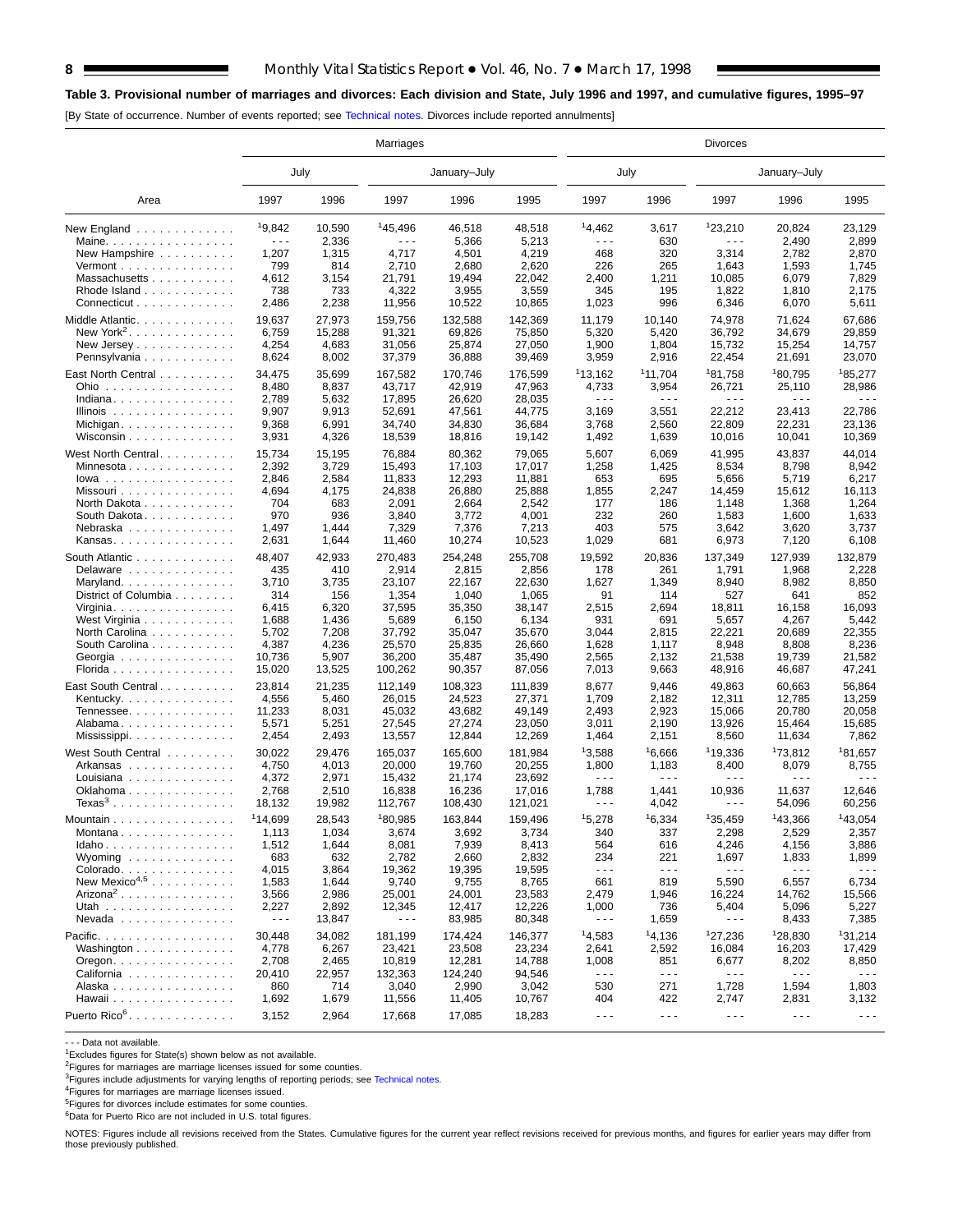### <span id="page-8-0"></span>**Table 4. Provisional number of deaths under 1 year and infant mortality rates: Each division and State, 12 months ending with July 1996 and 1997**

[Data are estimates by State of residence. Figures should be interpreted with caution because of conversion of place of occurrence to place of residence; see [Technical notes. Inf](#page-16-0)ant mortality rates are deaths under 1 year per 1,000 live births in specified area]

| 1997<br>1996<br>Number<br>Number<br>Rate<br>Rate<br>Area<br>944<br>5.1<br>5.3<br>868<br>52<br>4.4<br>3.8<br>61<br>69<br>4.9<br>66<br>4.5<br>New Hampshire<br>42<br>6.3<br>8.5<br>58<br>399<br>4.9<br>4.7<br>392<br>75<br>6.0<br>84<br>6.6<br>307<br>6.4<br>207<br>5.4<br>3,488<br>7.2<br>6.6<br>3,832<br>Middle Atlantic<br>1,654<br>6.2<br>1,893<br>7.0<br>786<br>6.8<br>795<br>6.9<br>1,048<br>7.3<br>7.6<br>1,144<br>8.2<br>4,592<br>7.5<br>5,130<br>1,060<br>7.0<br>1,249<br>8.1<br>6.9<br>558<br>697<br>8.1<br>1,429<br>7.8<br>1,584<br>8.6<br>1,077<br>8.1<br>1,097<br>8.0<br>468<br>7.0<br>503<br>7.5<br>7.1<br>West North Central<br>1,787<br>6.9<br>1,764<br>401<br>6.2<br>391<br>6.2<br>Minnesota<br>189<br>5.7<br>5.1<br>209<br>596<br>8.2<br>7.5<br>557<br>4.4<br>55<br>6.5<br>37<br>57<br>6.5<br>5.5<br>64<br>197<br>8.4<br>185<br>8.0<br>292<br>9.3<br>7.1<br>321<br>5,318<br>8.0<br>5,537<br>8.6<br>7.5<br>7.0<br>75<br>70<br>594<br>8.6<br>591<br>8.4<br>104<br>17.1<br>12.5<br>144<br>630<br>7.0<br>7.9<br>676<br>8.6<br>159<br>7.5<br>167<br>9.4<br>9.3<br>1,019<br>942<br>8.3<br>8.3<br>430<br>419<br>968<br>8.3<br>1,086<br>9.5<br>1,339<br>7.0<br>1,442<br>7.7<br>2,092<br>9.2<br>9.3<br>2,095<br>442<br>8.4<br>7.9<br>411<br>8.7<br>9.0<br>642<br>657<br>564<br>9.3<br>10.3<br>626<br>444<br>10.9<br>401<br>10.5<br>7.3<br>West South Central<br>3,171<br>6.8<br>3,310<br>303<br>8.9<br>8.4<br>313<br>584<br>9.1<br>559<br>8.4<br>386<br>8.2<br>412<br>9.3<br>1,898<br>6.0<br>2,026<br>6.6<br>1,935<br>7.3<br>1,705<br>6.9<br>7.4<br>7.5<br>78<br>83<br>134<br>7.5<br>124<br>6.6<br>32<br>5.1<br>8.1<br>50<br>394<br>7.1<br>7.5<br>341<br>6.2<br>176<br>6.6<br>170<br>7.9<br>767<br>9.0<br>573<br>5.7<br>220<br>5.4<br>226<br>134<br>5.3<br>138<br>6.0<br>3,900<br>5.8<br>6.0<br>4,191<br>418<br>5.3<br>380<br>4.8<br>232<br>5.3<br>265<br>6.1<br>3,059<br>5.9<br>3,397<br>6.2<br>California <sup>1</sup><br>62<br>6.1<br>7.9<br>76<br>96<br>5.5<br>106<br>5.7<br>57<br>42<br>8.8<br>11.0 |  | 12 months ending with July |  |
|-----------------------------------------------------------------------------------------------------------------------------------------------------------------------------------------------------------------------------------------------------------------------------------------------------------------------------------------------------------------------------------------------------------------------------------------------------------------------------------------------------------------------------------------------------------------------------------------------------------------------------------------------------------------------------------------------------------------------------------------------------------------------------------------------------------------------------------------------------------------------------------------------------------------------------------------------------------------------------------------------------------------------------------------------------------------------------------------------------------------------------------------------------------------------------------------------------------------------------------------------------------------------------------------------------------------------------------------------------------------------------------------------------------------------------------------------------------------------------------------------------------------------------------------------------------------------------------------------------------------------------------------------------------------------------------------------------------------------------------------------------------------------------------------------------------------------------------------------------------------------------------------------------------------------------------------------------------------------------------------------------------------|--|----------------------------|--|
|                                                                                                                                                                                                                                                                                                                                                                                                                                                                                                                                                                                                                                                                                                                                                                                                                                                                                                                                                                                                                                                                                                                                                                                                                                                                                                                                                                                                                                                                                                                                                                                                                                                                                                                                                                                                                                                                                                                                                                                                                 |  |                            |  |
|                                                                                                                                                                                                                                                                                                                                                                                                                                                                                                                                                                                                                                                                                                                                                                                                                                                                                                                                                                                                                                                                                                                                                                                                                                                                                                                                                                                                                                                                                                                                                                                                                                                                                                                                                                                                                                                                                                                                                                                                                 |  |                            |  |
|                                                                                                                                                                                                                                                                                                                                                                                                                                                                                                                                                                                                                                                                                                                                                                                                                                                                                                                                                                                                                                                                                                                                                                                                                                                                                                                                                                                                                                                                                                                                                                                                                                                                                                                                                                                                                                                                                                                                                                                                                 |  |                            |  |
|                                                                                                                                                                                                                                                                                                                                                                                                                                                                                                                                                                                                                                                                                                                                                                                                                                                                                                                                                                                                                                                                                                                                                                                                                                                                                                                                                                                                                                                                                                                                                                                                                                                                                                                                                                                                                                                                                                                                                                                                                 |  |                            |  |
|                                                                                                                                                                                                                                                                                                                                                                                                                                                                                                                                                                                                                                                                                                                                                                                                                                                                                                                                                                                                                                                                                                                                                                                                                                                                                                                                                                                                                                                                                                                                                                                                                                                                                                                                                                                                                                                                                                                                                                                                                 |  |                            |  |
|                                                                                                                                                                                                                                                                                                                                                                                                                                                                                                                                                                                                                                                                                                                                                                                                                                                                                                                                                                                                                                                                                                                                                                                                                                                                                                                                                                                                                                                                                                                                                                                                                                                                                                                                                                                                                                                                                                                                                                                                                 |  |                            |  |
|                                                                                                                                                                                                                                                                                                                                                                                                                                                                                                                                                                                                                                                                                                                                                                                                                                                                                                                                                                                                                                                                                                                                                                                                                                                                                                                                                                                                                                                                                                                                                                                                                                                                                                                                                                                                                                                                                                                                                                                                                 |  |                            |  |
|                                                                                                                                                                                                                                                                                                                                                                                                                                                                                                                                                                                                                                                                                                                                                                                                                                                                                                                                                                                                                                                                                                                                                                                                                                                                                                                                                                                                                                                                                                                                                                                                                                                                                                                                                                                                                                                                                                                                                                                                                 |  |                            |  |
|                                                                                                                                                                                                                                                                                                                                                                                                                                                                                                                                                                                                                                                                                                                                                                                                                                                                                                                                                                                                                                                                                                                                                                                                                                                                                                                                                                                                                                                                                                                                                                                                                                                                                                                                                                                                                                                                                                                                                                                                                 |  |                            |  |
|                                                                                                                                                                                                                                                                                                                                                                                                                                                                                                                                                                                                                                                                                                                                                                                                                                                                                                                                                                                                                                                                                                                                                                                                                                                                                                                                                                                                                                                                                                                                                                                                                                                                                                                                                                                                                                                                                                                                                                                                                 |  |                            |  |
|                                                                                                                                                                                                                                                                                                                                                                                                                                                                                                                                                                                                                                                                                                                                                                                                                                                                                                                                                                                                                                                                                                                                                                                                                                                                                                                                                                                                                                                                                                                                                                                                                                                                                                                                                                                                                                                                                                                                                                                                                 |  |                            |  |
|                                                                                                                                                                                                                                                                                                                                                                                                                                                                                                                                                                                                                                                                                                                                                                                                                                                                                                                                                                                                                                                                                                                                                                                                                                                                                                                                                                                                                                                                                                                                                                                                                                                                                                                                                                                                                                                                                                                                                                                                                 |  |                            |  |
|                                                                                                                                                                                                                                                                                                                                                                                                                                                                                                                                                                                                                                                                                                                                                                                                                                                                                                                                                                                                                                                                                                                                                                                                                                                                                                                                                                                                                                                                                                                                                                                                                                                                                                                                                                                                                                                                                                                                                                                                                 |  |                            |  |
|                                                                                                                                                                                                                                                                                                                                                                                                                                                                                                                                                                                                                                                                                                                                                                                                                                                                                                                                                                                                                                                                                                                                                                                                                                                                                                                                                                                                                                                                                                                                                                                                                                                                                                                                                                                                                                                                                                                                                                                                                 |  |                            |  |
|                                                                                                                                                                                                                                                                                                                                                                                                                                                                                                                                                                                                                                                                                                                                                                                                                                                                                                                                                                                                                                                                                                                                                                                                                                                                                                                                                                                                                                                                                                                                                                                                                                                                                                                                                                                                                                                                                                                                                                                                                 |  |                            |  |
|                                                                                                                                                                                                                                                                                                                                                                                                                                                                                                                                                                                                                                                                                                                                                                                                                                                                                                                                                                                                                                                                                                                                                                                                                                                                                                                                                                                                                                                                                                                                                                                                                                                                                                                                                                                                                                                                                                                                                                                                                 |  |                            |  |
|                                                                                                                                                                                                                                                                                                                                                                                                                                                                                                                                                                                                                                                                                                                                                                                                                                                                                                                                                                                                                                                                                                                                                                                                                                                                                                                                                                                                                                                                                                                                                                                                                                                                                                                                                                                                                                                                                                                                                                                                                 |  |                            |  |
|                                                                                                                                                                                                                                                                                                                                                                                                                                                                                                                                                                                                                                                                                                                                                                                                                                                                                                                                                                                                                                                                                                                                                                                                                                                                                                                                                                                                                                                                                                                                                                                                                                                                                                                                                                                                                                                                                                                                                                                                                 |  |                            |  |
|                                                                                                                                                                                                                                                                                                                                                                                                                                                                                                                                                                                                                                                                                                                                                                                                                                                                                                                                                                                                                                                                                                                                                                                                                                                                                                                                                                                                                                                                                                                                                                                                                                                                                                                                                                                                                                                                                                                                                                                                                 |  |                            |  |
|                                                                                                                                                                                                                                                                                                                                                                                                                                                                                                                                                                                                                                                                                                                                                                                                                                                                                                                                                                                                                                                                                                                                                                                                                                                                                                                                                                                                                                                                                                                                                                                                                                                                                                                                                                                                                                                                                                                                                                                                                 |  |                            |  |
|                                                                                                                                                                                                                                                                                                                                                                                                                                                                                                                                                                                                                                                                                                                                                                                                                                                                                                                                                                                                                                                                                                                                                                                                                                                                                                                                                                                                                                                                                                                                                                                                                                                                                                                                                                                                                                                                                                                                                                                                                 |  |                            |  |
|                                                                                                                                                                                                                                                                                                                                                                                                                                                                                                                                                                                                                                                                                                                                                                                                                                                                                                                                                                                                                                                                                                                                                                                                                                                                                                                                                                                                                                                                                                                                                                                                                                                                                                                                                                                                                                                                                                                                                                                                                 |  |                            |  |
|                                                                                                                                                                                                                                                                                                                                                                                                                                                                                                                                                                                                                                                                                                                                                                                                                                                                                                                                                                                                                                                                                                                                                                                                                                                                                                                                                                                                                                                                                                                                                                                                                                                                                                                                                                                                                                                                                                                                                                                                                 |  |                            |  |
|                                                                                                                                                                                                                                                                                                                                                                                                                                                                                                                                                                                                                                                                                                                                                                                                                                                                                                                                                                                                                                                                                                                                                                                                                                                                                                                                                                                                                                                                                                                                                                                                                                                                                                                                                                                                                                                                                                                                                                                                                 |  |                            |  |
|                                                                                                                                                                                                                                                                                                                                                                                                                                                                                                                                                                                                                                                                                                                                                                                                                                                                                                                                                                                                                                                                                                                                                                                                                                                                                                                                                                                                                                                                                                                                                                                                                                                                                                                                                                                                                                                                                                                                                                                                                 |  |                            |  |
|                                                                                                                                                                                                                                                                                                                                                                                                                                                                                                                                                                                                                                                                                                                                                                                                                                                                                                                                                                                                                                                                                                                                                                                                                                                                                                                                                                                                                                                                                                                                                                                                                                                                                                                                                                                                                                                                                                                                                                                                                 |  |                            |  |
|                                                                                                                                                                                                                                                                                                                                                                                                                                                                                                                                                                                                                                                                                                                                                                                                                                                                                                                                                                                                                                                                                                                                                                                                                                                                                                                                                                                                                                                                                                                                                                                                                                                                                                                                                                                                                                                                                                                                                                                                                 |  |                            |  |
|                                                                                                                                                                                                                                                                                                                                                                                                                                                                                                                                                                                                                                                                                                                                                                                                                                                                                                                                                                                                                                                                                                                                                                                                                                                                                                                                                                                                                                                                                                                                                                                                                                                                                                                                                                                                                                                                                                                                                                                                                 |  |                            |  |
|                                                                                                                                                                                                                                                                                                                                                                                                                                                                                                                                                                                                                                                                                                                                                                                                                                                                                                                                                                                                                                                                                                                                                                                                                                                                                                                                                                                                                                                                                                                                                                                                                                                                                                                                                                                                                                                                                                                                                                                                                 |  |                            |  |
|                                                                                                                                                                                                                                                                                                                                                                                                                                                                                                                                                                                                                                                                                                                                                                                                                                                                                                                                                                                                                                                                                                                                                                                                                                                                                                                                                                                                                                                                                                                                                                                                                                                                                                                                                                                                                                                                                                                                                                                                                 |  |                            |  |
|                                                                                                                                                                                                                                                                                                                                                                                                                                                                                                                                                                                                                                                                                                                                                                                                                                                                                                                                                                                                                                                                                                                                                                                                                                                                                                                                                                                                                                                                                                                                                                                                                                                                                                                                                                                                                                                                                                                                                                                                                 |  |                            |  |
|                                                                                                                                                                                                                                                                                                                                                                                                                                                                                                                                                                                                                                                                                                                                                                                                                                                                                                                                                                                                                                                                                                                                                                                                                                                                                                                                                                                                                                                                                                                                                                                                                                                                                                                                                                                                                                                                                                                                                                                                                 |  |                            |  |
|                                                                                                                                                                                                                                                                                                                                                                                                                                                                                                                                                                                                                                                                                                                                                                                                                                                                                                                                                                                                                                                                                                                                                                                                                                                                                                                                                                                                                                                                                                                                                                                                                                                                                                                                                                                                                                                                                                                                                                                                                 |  |                            |  |
|                                                                                                                                                                                                                                                                                                                                                                                                                                                                                                                                                                                                                                                                                                                                                                                                                                                                                                                                                                                                                                                                                                                                                                                                                                                                                                                                                                                                                                                                                                                                                                                                                                                                                                                                                                                                                                                                                                                                                                                                                 |  |                            |  |
|                                                                                                                                                                                                                                                                                                                                                                                                                                                                                                                                                                                                                                                                                                                                                                                                                                                                                                                                                                                                                                                                                                                                                                                                                                                                                                                                                                                                                                                                                                                                                                                                                                                                                                                                                                                                                                                                                                                                                                                                                 |  |                            |  |
|                                                                                                                                                                                                                                                                                                                                                                                                                                                                                                                                                                                                                                                                                                                                                                                                                                                                                                                                                                                                                                                                                                                                                                                                                                                                                                                                                                                                                                                                                                                                                                                                                                                                                                                                                                                                                                                                                                                                                                                                                 |  |                            |  |
|                                                                                                                                                                                                                                                                                                                                                                                                                                                                                                                                                                                                                                                                                                                                                                                                                                                                                                                                                                                                                                                                                                                                                                                                                                                                                                                                                                                                                                                                                                                                                                                                                                                                                                                                                                                                                                                                                                                                                                                                                 |  |                            |  |
|                                                                                                                                                                                                                                                                                                                                                                                                                                                                                                                                                                                                                                                                                                                                                                                                                                                                                                                                                                                                                                                                                                                                                                                                                                                                                                                                                                                                                                                                                                                                                                                                                                                                                                                                                                                                                                                                                                                                                                                                                 |  |                            |  |
|                                                                                                                                                                                                                                                                                                                                                                                                                                                                                                                                                                                                                                                                                                                                                                                                                                                                                                                                                                                                                                                                                                                                                                                                                                                                                                                                                                                                                                                                                                                                                                                                                                                                                                                                                                                                                                                                                                                                                                                                                 |  |                            |  |
|                                                                                                                                                                                                                                                                                                                                                                                                                                                                                                                                                                                                                                                                                                                                                                                                                                                                                                                                                                                                                                                                                                                                                                                                                                                                                                                                                                                                                                                                                                                                                                                                                                                                                                                                                                                                                                                                                                                                                                                                                 |  |                            |  |
|                                                                                                                                                                                                                                                                                                                                                                                                                                                                                                                                                                                                                                                                                                                                                                                                                                                                                                                                                                                                                                                                                                                                                                                                                                                                                                                                                                                                                                                                                                                                                                                                                                                                                                                                                                                                                                                                                                                                                                                                                 |  |                            |  |
|                                                                                                                                                                                                                                                                                                                                                                                                                                                                                                                                                                                                                                                                                                                                                                                                                                                                                                                                                                                                                                                                                                                                                                                                                                                                                                                                                                                                                                                                                                                                                                                                                                                                                                                                                                                                                                                                                                                                                                                                                 |  |                            |  |
|                                                                                                                                                                                                                                                                                                                                                                                                                                                                                                                                                                                                                                                                                                                                                                                                                                                                                                                                                                                                                                                                                                                                                                                                                                                                                                                                                                                                                                                                                                                                                                                                                                                                                                                                                                                                                                                                                                                                                                                                                 |  |                            |  |
|                                                                                                                                                                                                                                                                                                                                                                                                                                                                                                                                                                                                                                                                                                                                                                                                                                                                                                                                                                                                                                                                                                                                                                                                                                                                                                                                                                                                                                                                                                                                                                                                                                                                                                                                                                                                                                                                                                                                                                                                                 |  |                            |  |
|                                                                                                                                                                                                                                                                                                                                                                                                                                                                                                                                                                                                                                                                                                                                                                                                                                                                                                                                                                                                                                                                                                                                                                                                                                                                                                                                                                                                                                                                                                                                                                                                                                                                                                                                                                                                                                                                                                                                                                                                                 |  |                            |  |
|                                                                                                                                                                                                                                                                                                                                                                                                                                                                                                                                                                                                                                                                                                                                                                                                                                                                                                                                                                                                                                                                                                                                                                                                                                                                                                                                                                                                                                                                                                                                                                                                                                                                                                                                                                                                                                                                                                                                                                                                                 |  |                            |  |
|                                                                                                                                                                                                                                                                                                                                                                                                                                                                                                                                                                                                                                                                                                                                                                                                                                                                                                                                                                                                                                                                                                                                                                                                                                                                                                                                                                                                                                                                                                                                                                                                                                                                                                                                                                                                                                                                                                                                                                                                                 |  |                            |  |
|                                                                                                                                                                                                                                                                                                                                                                                                                                                                                                                                                                                                                                                                                                                                                                                                                                                                                                                                                                                                                                                                                                                                                                                                                                                                                                                                                                                                                                                                                                                                                                                                                                                                                                                                                                                                                                                                                                                                                                                                                 |  |                            |  |
|                                                                                                                                                                                                                                                                                                                                                                                                                                                                                                                                                                                                                                                                                                                                                                                                                                                                                                                                                                                                                                                                                                                                                                                                                                                                                                                                                                                                                                                                                                                                                                                                                                                                                                                                                                                                                                                                                                                                                                                                                 |  |                            |  |
|                                                                                                                                                                                                                                                                                                                                                                                                                                                                                                                                                                                                                                                                                                                                                                                                                                                                                                                                                                                                                                                                                                                                                                                                                                                                                                                                                                                                                                                                                                                                                                                                                                                                                                                                                                                                                                                                                                                                                                                                                 |  |                            |  |
|                                                                                                                                                                                                                                                                                                                                                                                                                                                                                                                                                                                                                                                                                                                                                                                                                                                                                                                                                                                                                                                                                                                                                                                                                                                                                                                                                                                                                                                                                                                                                                                                                                                                                                                                                                                                                                                                                                                                                                                                                 |  |                            |  |
|                                                                                                                                                                                                                                                                                                                                                                                                                                                                                                                                                                                                                                                                                                                                                                                                                                                                                                                                                                                                                                                                                                                                                                                                                                                                                                                                                                                                                                                                                                                                                                                                                                                                                                                                                                                                                                                                                                                                                                                                                 |  |                            |  |
|                                                                                                                                                                                                                                                                                                                                                                                                                                                                                                                                                                                                                                                                                                                                                                                                                                                                                                                                                                                                                                                                                                                                                                                                                                                                                                                                                                                                                                                                                                                                                                                                                                                                                                                                                                                                                                                                                                                                                                                                                 |  |                            |  |
|                                                                                                                                                                                                                                                                                                                                                                                                                                                                                                                                                                                                                                                                                                                                                                                                                                                                                                                                                                                                                                                                                                                                                                                                                                                                                                                                                                                                                                                                                                                                                                                                                                                                                                                                                                                                                                                                                                                                                                                                                 |  |                            |  |
|                                                                                                                                                                                                                                                                                                                                                                                                                                                                                                                                                                                                                                                                                                                                                                                                                                                                                                                                                                                                                                                                                                                                                                                                                                                                                                                                                                                                                                                                                                                                                                                                                                                                                                                                                                                                                                                                                                                                                                                                                 |  |                            |  |
|                                                                                                                                                                                                                                                                                                                                                                                                                                                                                                                                                                                                                                                                                                                                                                                                                                                                                                                                                                                                                                                                                                                                                                                                                                                                                                                                                                                                                                                                                                                                                                                                                                                                                                                                                                                                                                                                                                                                                                                                                 |  |                            |  |
|                                                                                                                                                                                                                                                                                                                                                                                                                                                                                                                                                                                                                                                                                                                                                                                                                                                                                                                                                                                                                                                                                                                                                                                                                                                                                                                                                                                                                                                                                                                                                                                                                                                                                                                                                                                                                                                                                                                                                                                                                 |  |                            |  |
|                                                                                                                                                                                                                                                                                                                                                                                                                                                                                                                                                                                                                                                                                                                                                                                                                                                                                                                                                                                                                                                                                                                                                                                                                                                                                                                                                                                                                                                                                                                                                                                                                                                                                                                                                                                                                                                                                                                                                                                                                 |  |                            |  |
|                                                                                                                                                                                                                                                                                                                                                                                                                                                                                                                                                                                                                                                                                                                                                                                                                                                                                                                                                                                                                                                                                                                                                                                                                                                                                                                                                                                                                                                                                                                                                                                                                                                                                                                                                                                                                                                                                                                                                                                                                 |  |                            |  |
|                                                                                                                                                                                                                                                                                                                                                                                                                                                                                                                                                                                                                                                                                                                                                                                                                                                                                                                                                                                                                                                                                                                                                                                                                                                                                                                                                                                                                                                                                                                                                                                                                                                                                                                                                                                                                                                                                                                                                                                                                 |  |                            |  |
|                                                                                                                                                                                                                                                                                                                                                                                                                                                                                                                                                                                                                                                                                                                                                                                                                                                                                                                                                                                                                                                                                                                                                                                                                                                                                                                                                                                                                                                                                                                                                                                                                                                                                                                                                                                                                                                                                                                                                                                                                 |  |                            |  |

<sup>1</sup>Figures include adjustments for varying lengths of reporting periods; see [Technical notes.](#page-16-0)

2Data for Puerto Rico are not included in U.S. total figures.

NOTES: Figures include all revisions received from the States. Figures for the current year reflect revisions received for previous months, and figures for earlier years may differ from those previously published.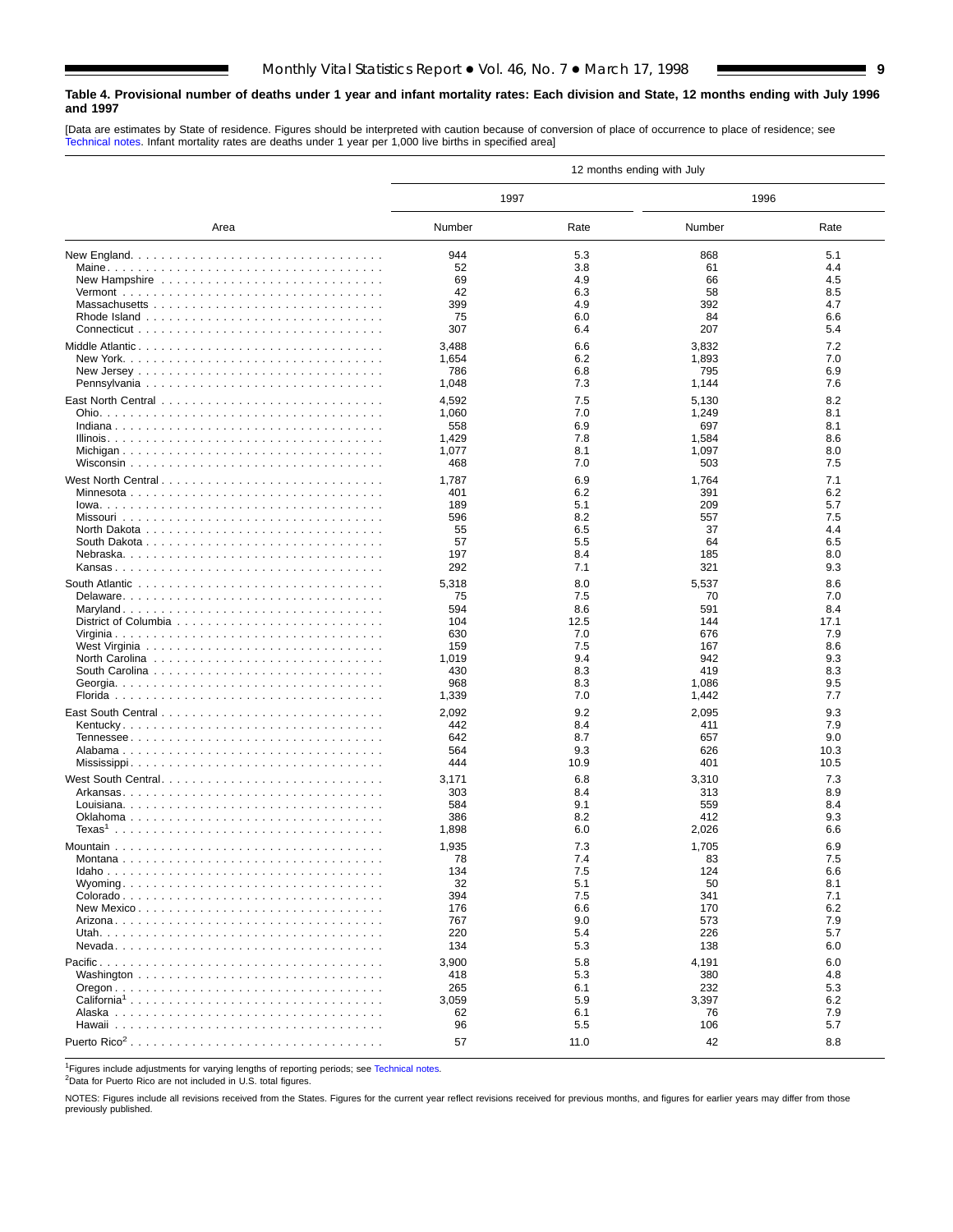#### **Table 5. Provisional number of deaths and death rates, by age, race, and sex, and age-adjusted death rates by race and sex: United States, June 1996 and 1997, cumulative figures 1996 and 1997, and 12 months ending with June 1996 and 1997**

[Data are provisional, estimated from a 10-percent sample of deaths. Age-specific rates on an annual basis per 100,000 population in specified group; age-adjusted<br>rates per 100,000 U.S. standard population; see Technical n

|                                                                 | June                 |                                  |                 |                                  |                      |                                  | January-June     |                            | 12 months ending with June  |                            |                             |                                  |  |
|-----------------------------------------------------------------|----------------------|----------------------------------|-----------------|----------------------------------|----------------------|----------------------------------|------------------|----------------------------|-----------------------------|----------------------------|-----------------------------|----------------------------------|--|
|                                                                 |                      | 1997                             |                 | 1996                             | 1997                 |                                  | 1996             |                            | 1997                        |                            | 1996                        |                                  |  |
| Age, race, and sex                                              | Number               | Rate                             | Number          | Rate                             | Number               | Rate                             | Number           | Rate                       | Number                      | Rate                       | Number                      | Rate                             |  |
| All races, both sexes <sup>1</sup>                              |                      |                                  |                 |                                  |                      |                                  |                  |                            |                             |                            |                             |                                  |  |
| All ages                                                        | 182,000              | 830.2                            | 179,000         | 822.5                            | 1,172,000            | 885.9                            | 1,187,000        | 902.8                      | 2,296,000                   | 861.7                      | 2,311,000                   | 875.3                            |  |
|                                                                 |                      |                                  |                 |                                  |                      |                                  |                  |                            |                             |                            |                             | 2740.8                           |  |
| Under 1 year                                                    | 3,310                | 69.6                             | 3,550           | 74.6                             | 13,200<br>2,700      | 2712.9<br>35.4                   | 14,200<br>3,220  | <sup>2</sup> 739.7<br>41.3 | 27,100                      | <sup>2</sup> 723.9<br>34.6 | 28,500<br>6,080             | 38.9                             |  |
| $1-4$ years $\ldots$ $\ldots$ $\ldots$ .<br>5–14 years $\ldots$ |                      |                                  |                 |                                  | 4,080                | 21.2                             | 4,240            | 22.2                       | 5,330<br>8,630              | 22.3                       | 8,640                       | 22.5                             |  |
| 15-24 years.                                                    | 2,710                | 90.3                             | 2,820           | 95.8                             | 15,270               | 84.5                             | 16,230           | 90.9                       | 32,680                      | 89.9                       | 34,460                      | 95.9                             |  |
| 25-34 years.                                                    | 3,840                | 117.7                            | 4,170           | 125.8                            | 22,920               | 115.9                            | 26,830           | 133.1                      | 48,310                      | 120.7                      | 56,150                      | 138.4                            |  |
| 35-44 years.                                                    | 7,570                | 209.4                            | 7,450           | 210.4                            | 44,180               | 203.2                            | 49,250           | 230.0                      | 91,350                      | 208.8                      | 101,190                     | 235.7                            |  |
| 45-54 years.                                                    | 12,330               | 446.9                            | 10,680          | 404.3                            | 72,180               | 437.3                            | 70,850           | 445.1                      | 144,140                     | 436.3                      | 142,210                     | 446.8                            |  |
| 55-64 years.                                                    | 18,270               | 1,023.4                          | 18,600          | 1,064.5                          | 116,370              | 1,083.9                          | 119,880          | 1,133.7                    | 230,920                     | 1,072.0                    | 235,270                     | 1,108.4                          |  |
| 65-74 years.                                                    | 36,750               | 2,416.4                          | 37,300          | 2,434.6                          | 232,380              | 2,527.3                          | 244,720          | 2,629.6                    | 464,770                     | 2,501.0                    | 474,270                     | 2,529.7                          |  |
| 75-84 years.                                                    | 52,420               | 5,459.5                          | 50,560          | 5,410.8                          | 341,940              | 5,927.7                          | 341,230          | 6,052.5                    | 659,460                     | 5,689.9                    | 656,440                     | 5,813.8                          |  |
| 85 years and over                                               | 45,190               | 14,251.2                         | 43,430          | 14,224.1                         | 306,650              | 16,133.2                         | 296,140          | 16,090.6                   | 582,600                     | 15,247.3                   | 564,990                     | 15,328.0                         |  |
| Not stated                                                      | 50                   | $\sim$ $\sim$                    | 70              | $\sim$ $\sim$                    | 580                  | $\sim$ $\sim$                    | 510              | $\sim$ $\sim$              | 1,010                       | $\sim$                     | 970                         | $\sim$ $\sim$                    |  |
| Age-adjusted rate <sup>3</sup> . $\ldots$ .                     | $\sim$ $\sim$ $\sim$ | 467.3                            | $\sim 100$      | 468.8                            | $\sim$ $\sim$ $\sim$ | 487.5                            | $\sim 100$       | 508.0                      | $\ldots$ .                  | 481.4                      | $\sim 10$ .                 | 497.6                            |  |
| All races, male <sup>1</sup>                                    |                      |                                  |                 |                                  |                      |                                  |                  |                            |                             |                            |                             |                                  |  |
| All ages                                                        | 93,000               | 864.4                            | 91,690          | 864.3                            | 584,080              | 901.5                            | 599,960          | 934.0                      | 1,149,300                   | 881.1                      | 1,172,600                   | 909.3                            |  |
| Under 1 year                                                    |                      |                                  |                 |                                  | 7,630                | 2806.2                           | 7,620            | <sup>2</sup> 776.4         | 15,500                      | <sup>2</sup> 809.8         | 15,650                      | <sup>2</sup> 794.0               |  |
| $1-4$ years                                                     | 1,960                | 80.5                             | 2,070           | 85.0                             | 1,430                | 36.7                             | 1,840            | 46.6                       | 2,840                       | 36.0                       | 3,480                       | 43.5                             |  |
| 5–14 years $\ldots$                                             |                      |                                  |                 |                                  | 2,310                | 23.5                             | 2,470            | 25.2                       | 4,980                       | 25.2                       | 5,190                       | 26.4                             |  |
| 15-24 years.                                                    | 2,120                | 137.3                            | 2,200           | 146.4                            | 11,150               | 120.0                            | 12,250           | 134.5                      | 24,240                      | 129.7                      | 26,230                      | 143.0                            |  |
| 25-34 years.                                                    | 2,740                | 167.9                            | 3,090           | 186.6                            | 16,290               | 164.7                            | 19,110           | 189.8                      | 34,210                      | 170.9                      | 40,270                      | 198.6                            |  |
| 35-44 years.                                                    | 4,950                | 275.2                            | 5,280           | 300.5                            | 29,500               | 272.8                            | 33,740           | 317.4                      | 61,080                      | 280.7                      | 69,540                      | 326.5                            |  |
| 45–54 years.                                                    | 7,850                | 581.4                            | 6,810           | 527.8                            | 45,470               | 563.0                            | 45,050           | 579.3                      | 90,710                      | 561.0                      | 90,560                      | 582.4                            |  |
| 55-64 years.                                                    | 11,010               | 1,294.6                          | 11,230          | 1,350.7                          | 70,220               | 1,372.9                          | 72,000           | 1,431.3                    | 139,490                     | 1,359.9                    | 141,320                     | 1,399.6                          |  |
| 65-74 years.                                                    | 21,200               | 3,119.3                          | 20.510          | 3.004.2                          | 132,710              | 3,231.6                          | 138,340          | 3,337.3                    | 263,160                     | 3,171.7                    | 270,280                     | 3,237.7                          |  |
| 75–84 years.                                                    | 25,960               | 6,839.5                          | 25,520          | 6,966.7                          | 165,590              | 7,273.5                          | 168,950          | 7,660.2                    | 319,960                     | 7,004.4                    | 323,360                     | 7,332.4                          |  |
| 85 years and over<br>Not stated                                 | 15,170<br>30         | 16,642.8<br>$\sim$ $\sim$ $\sim$ | 14,920<br>60    | 17,319.1<br>$\sim$ $\sim$ $\sim$ | 101,360<br>420       | 18,591.2<br>$\sim$ $\sim$ $\sim$ | 98,190<br>390    | 18,960.6<br>$\sim$ .       | 192,470<br>660              | 17,593.2<br>$\sim$ $\sim$  | 186,010<br>690              | 17,954.6<br>$\sim$ $\sim$ $\sim$ |  |
| Age-adjusted rate <sup>3</sup> . $\ldots$ .                     | $\ldots$             | 598.0                            | $\sim 10$       | 603.6                            | $\cdots$             | 615.6                            | $\sim 100$       | 648.4                      | $\ldots$ .                  | 608.2                      | $\sim 10$                   | 637.5                            |  |
| All races, female                                               |                      |                                  |                 |                                  |                      |                                  |                  |                            |                             |                            |                             |                                  |  |
| All ages                                                        | 89,430               | 797.3                            | 86,950          | 782.7                            | 588,350              | 870.9                            | 587,330          | 873.1                      | 1,147,000                   | 843.1                      | 1,136,580                   | 841.5                            |  |
| Under 1 year                                                    |                      |                                  |                 |                                  | 5,570                | 2615.2                           | 6,570            | <sup>2</sup> 702.2         | 11,590                      | 2634.0                     | 12,850                      | 2683.9                           |  |
| $1-4$ years $\ldots$ $\ldots$ $\ldots$                          | 1,350                | 58.2                             | 1,490           | 64.2                             | 1,260                | 33.9                             | 1,380            | 36.4                       | 2,490                       | 33.1                       | 2,600                       | 34.0                             |  |
| 5-14 years                                                      |                      |                                  |                 |                                  | 1,770                | 18.9                             | 1,760            | 18.8                       | 3,650                       | 19.4                       | 3,450                       | 18.4                             |  |
| 15-24 years.                                                    | 590                  | 40.5                             | 620             | 43.0                             | 4,120                | 47.0                             | 3,980            | 45.5                       | 8,440                       | 47.8                       | 8,230                       | 46.8                             |  |
| 25-34 years.                                                    | 1,100                | 67.4                             | 1,080           | 65.1                             | 6,630                | 67.1                             | 7,720            | 76.6                       | 14,100                      | 70.5                       | 15,880                      | 78.2                             |  |
| 35-44 years.                                                    | 2,610                | 143.6                            | 2,170           | 121.6                            | 14,680               | 134.2                            | 15,520           | 143.8                      | 30,270                      | 137.6                      | 31,640                      | 146.3                            |  |
| 45-54 years.                                                    | 4,470                | 317.3                            | 3,870           | 286.4                            | 26,720               | 316.8                            | 25,790           | 316.8                      | 53,440                      | 316.8                      | 51,660                      | 317.4                            |  |
| 55-64 years.                                                    | 7,250                | 775.7                            | 7,370           | 804.6                            | 46,140               | 820.5                            | 47,880           | 863.6                      | 91,430                      | 810.2                      | 93,940                      | 844.0                            |  |
| 65-74 years.                                                    | 15,560               | 1,849.7                          | 16,790          | 1,976.8                          | 99,670               | 1,959.0                          | 106,380          | 2,061.0                    | 201,610                     | 1,960.0                    | 203,990                     | 1,961.4                          |  |
| 75-84 years.                                                    | 26,450               | 4,555.6                          | 25,040          | 4,407.6                          | 176,350              | 5,050.7                          | 172,280          | 5,019.6                    | 339,500                     | 4,835.5                    | 333,080                     | 4,840.6                          |  |
| 85 years and over                                               | 30,030               | 13,300.5                         | 28,520          | 13,017.0                         | 205,290              | 15,147.8                         | 197,940          | 14,968.8                   | 390,130                     | 14,306.2                   | 378,980                     | 14,301.1                         |  |
| Not stated<br>Age-adjusted rate <sup>3</sup> .                  | 20<br>$\cdots$       | 357.2                            | 10<br>$\cdots$  | 356.9                            | 160<br>$\cdots$      | 380.4                            | 130<br>$\cdots$  | 391.8                      | 350<br>$\sim$ $\sim$ $\sim$ | 375.0                      | 280<br>$\sim$ $\sim$ $\sim$ | 380.9                            |  |
| White                                                           |                      |                                  |                 |                                  |                      |                                  |                  |                            |                             |                            |                             |                                  |  |
| All ages                                                        | 156,340              | 860.3                            | 153,910         | 855.4                            | 1,015,280            | 927.3                            | 1,023,790        | 939.3                      | 1,978,940                   | 897.3                      | 1,986,160                   | 907.3                            |  |
| Under 1 year                                                    |                      |                                  |                 |                                  | 8,680                | 2591.3                           | 9,370            | 2627.1                     | 17,410                      | <sup>2</sup> 587.0         | 19,030                      | <sup>2</sup> 633.1               |  |
| $1-4$ years                                                     | 2,110                | 56.1                             | 2,290           | 60.9                             | 2,000                | 32.9                             | 2,200            | 36.1                       | 3,740                       | 30.6                       | 4,230                       | 34.3                             |  |
| 5-14 years<br>15-24 years.                                      |                      |                                  |                 |                                  | 3,020                | 20.0                             | 2,940            | 19.3                       | 6,410                       | 21.0                       | 6,280                       | 20.7                             |  |
|                                                                 | 1,920                | 80.3                             | 2,070           | 88.3                             | 10,790               | 75.0                             | 11,470           | 80.6                       | 22,970                      | 79.4                       | 24,650                      | 86.1                             |  |
| 25-34 years.                                                    | 2,810                | 106.4                            | 2,900           | 107.5                            | 16,700               | 104.2                            | 18,670           | 113.7                      | 34,610                      | 106.6                      | 38,920                      | 117.7                            |  |
| 35-44 years.                                                    | 5,490                | 183.0                            | 5,370           | 182.2<br>362.0                   | 32,130<br>55,760     | 177.8<br>397.0                   | 35,420           | 198.7<br>396.1             | 66,520                      | 183.0                      | 72,810                      | 203.7<br>399.9                   |  |
| 45-54 years.<br>55-64 years.                                    | 9,340<br>14,650      | 397.8<br>953.3                   | 8,160<br>15,360 | 1,018.7                          | 93,750               | 1,013.9                          | 53,820<br>97,600 | 1,069.3                    | 110,630<br>186,510          | 393.2<br>1,005.0           | 108,720<br>191,160          | 1,043.2                          |  |
| 65-74 years.                                                    | 31,630               | 2,358.2                          | 32,400          | 2,389.3                          | 201,370              | 2,481.5                          | 212,880          | 2,582.7                    | 401,660                     | 2,447.8                    | 411,200                     | 2,475.2                          |  |
| 75-84 years.                                                    | 47,190               | 5,431.8                          | 45,630          | 5,385.4                          | 308,840              | 5,915.8                          | 306,750          | 6,000.8                    | 592,900                     | 5,651.5                    | 589,510                     | 5,758.1                          |  |
| 85 years and over                                               | 41,180               | 14,356.0                         | 39,680          | 14,284.3                         | 281,870              | 16,386.1                         | 272,300          | 16,260.4                   | 534,900                     | 15,464.0                   | 518,910                     | 15,466.8                         |  |
| Not stated                                                      | 30                   |                                  | 40              |                                  | 370                  |                                  | 370              |                            | 690                         |                            | 730                         |                                  |  |
|                                                                 |                      | $\sim$ $\sim$                    |                 | $\sim$ $\sim$                    |                      | $\sim$ $\sim$                    |                  | $\sim$ $\sim$              |                             | $\epsilon$ .               |                             | $\sim$ $\sim$                    |  |
| Age-adjusted rate <sup>3</sup> . $\ldots$ .                     | $\ldots$             | 442.3                            | $\sim$ $\sim$   | 446.3                            | $\sim$ $\sim$ $\sim$ | 466.0                            | $\sim$ $\sim$    | 482.4                      | $\sim$ $\sim$ $\sim$        | 457.9                      | $\sim$ $\sim$               | 471.7                            |  |

See footnotes at end of table.

<span id="page-9-0"></span>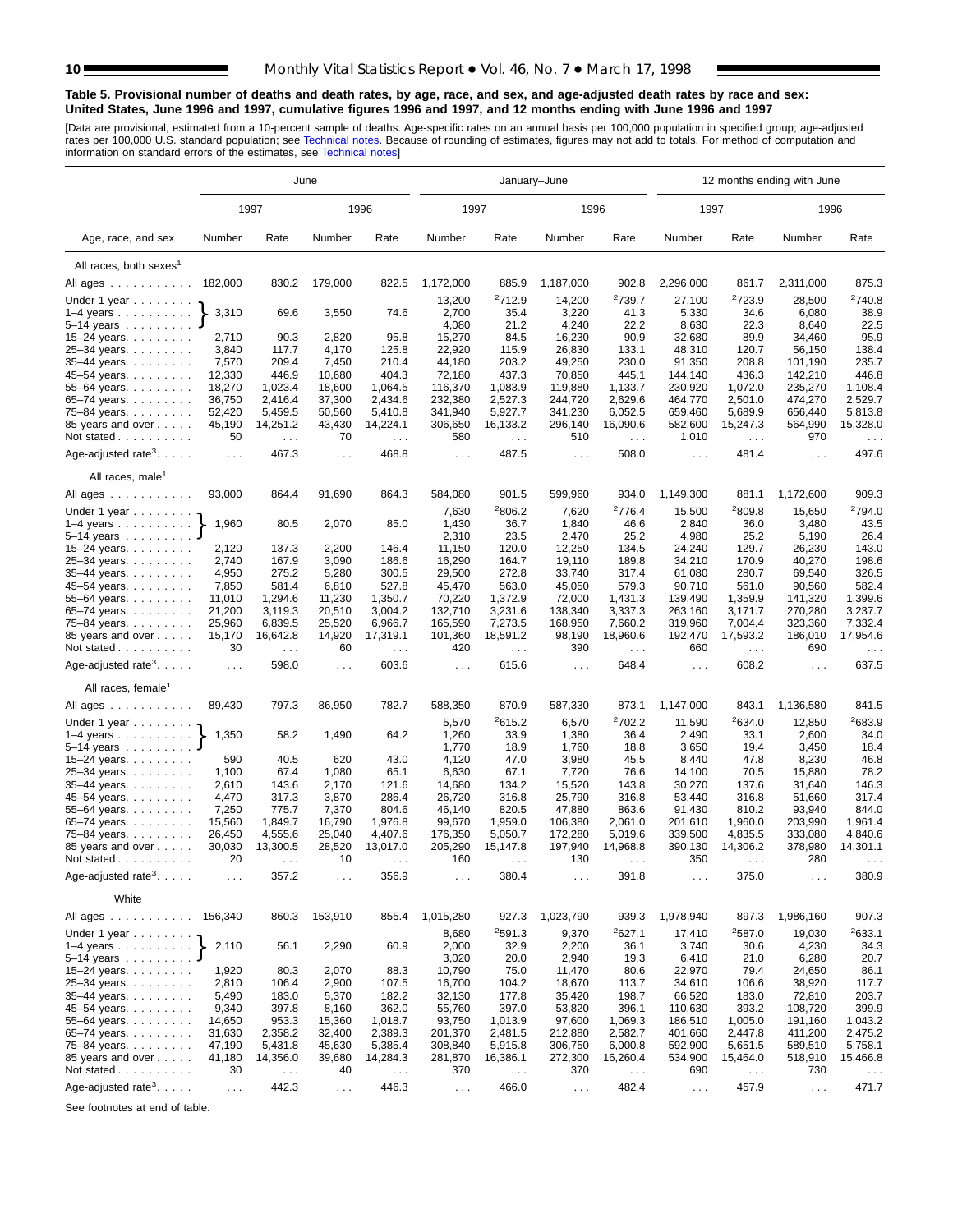#### **Table 5. Provisional number of deaths and death rates, by age, race, and sex, and age-adjusted death rates by race and sex: United States, June 1996 and 1997, cumulative figures 1996 and 1997, and 12 months ending with June 1996 and 1997—Con.**

[Data are provisional, estimated from a 10-percent sample of deaths. Age-specific rates on an annual basis per 100,000 population in specified group; age-adjusted<br>rates per 100,000 U.S. standard population; see Technical n

|                                                                | June                 |                                  |              |                                  |                                | January-June                     |                    |                            | 12 months ending with June  |                            |                  |                                  |  |  |
|----------------------------------------------------------------|----------------------|----------------------------------|--------------|----------------------------------|--------------------------------|----------------------------------|--------------------|----------------------------|-----------------------------|----------------------------|------------------|----------------------------------|--|--|
|                                                                |                      | 1997                             |              | 1996                             | 1997                           |                                  |                    | 1996                       |                             | 1997                       |                  | 1996                             |  |  |
| Age, race, and sex                                             | Number               | Rate                             | Number       | Rate                             | Number                         | Rate                             | Number             | Rate                       | Number                      | Rate                       | Number           | Rate                             |  |  |
| White male                                                     |                      |                                  |              |                                  |                                |                                  |                    |                            |                             |                            |                  |                                  |  |  |
| All ages                                                       | 78,780               | 881.0                            | 78,460       | 888.4                            | 500,780                        | 929.7                            | 511,950            | 957.0                      | 980,770                     | 904.1                      | 998,040          | 929.0                            |  |  |
|                                                                |                      |                                  |              |                                  |                                |                                  |                    |                            |                             |                            |                  | 2687.6                           |  |  |
| Under 1 year                                                   | 1,280                | 66.3                             | 1,390        |                                  | 2673.7<br>5,070<br>72.0        |                                  | 5,060<br>1,290     | <sup>2</sup> 657.7<br>41.4 | 10,030<br>2,030             | <sup>2</sup> 659.9<br>32.4 | 10,610<br>2,530  | 40.0                             |  |  |
| $1-4$ years $\ldots$ $\ldots$ $\ldots$ .<br>5–14 years $\dots$ |                      |                                  |              |                                  | 32.9<br>1,030<br>1,710<br>21.7 |                                  | 1,690              | 21.7                       | 3,710                       | 23.7                       | 3,760            | 24.1                             |  |  |
| 15-24 years.                                                   | 1,470                | 119.0                            | 1,640        | 136.3                            | 7,720                          | 103.8                            | 8,550              | 117.1                      | 16,650                      | 111.3                      | 18,500           | 125.9                            |  |  |
| 25-34 years.                                                   | 1,990                | 149.0                            | 2,180        | 160.1                            | 12,000                         | 148.4                            | 13,610             | 164.2                      | 24,800                      | 151.1                      | 28,580           | 171.1                            |  |  |
| 35-44 years.                                                   | 3,620                | 240.0                            | 3,850        | 260.4                            | 21,690                         | 238.9                            | 24,620             | 275.3                      | 44,990                      | 246.3                      | 50,730           | 283.0                            |  |  |
| 45-54 years                                                    | 5,950                | 512.1                            | 5,240        | 470.7                            | 35,280                         | 507.4                            | 34,420             | 512.9                      | 70,120                      | 503.7                      | 69,710           | 519.1                            |  |  |
| 55-64 years.                                                   | 9,090                | 1,227.5                          | 9,450        | 1,302.6                          | 57,550                         | 1,291.5                          | 58,840             | 1,340.3                    | 114,060                     | 1,276.1                    | 115,650          | 1,312.1                          |  |  |
| 65-74 years                                                    | 18,290               | 3,026.8                          | 18,000       | 2,956.4                          | 115,780                        | 3,169.1                          | 121,190            | 3,276.0                    | 228,880                     | 3,099.7                    | 235,650          | 3,162.2                          |  |  |
| 75-84 years                                                    | 23,460               | 6,804.0                          | 23,210       | 6,962.4                          | 150,350                        | 7,268.7                          | 152,490            | 7,597.4                    | 289,520                     | 6,974.7                    | 292,040          | 7,277.3                          |  |  |
| 85 years and over                                              | 13,610               | 16,642.0                         | 13,490       | 17,324.0                         | 92,270                         | 18,872.2                         | 89,900             | 19,200.1                   | 175,480                     | 17,887.9                   | 169,720          | 18,113.1                         |  |  |
| Not stated $\ldots$                                            | 30                   | $\sim 10$ .                      | 30           | $\sim 100$                       | 320                            | $\sim$ $\sim$                    | 290                | $\sim$ $\sim$              | 500<br>$\sim$ $\sim$ $\sim$ |                            | 550              | $\sim$ $\sim$ $\sim$             |  |  |
| Age-adjusted rate <sup>3</sup> . $\ldots$ .                    | $\sim 100$           | 564.6                            | .            | 575.9                            | 587.3<br>$\sim 100$            |                                  | $\sim 100$         | 614.0                      | $\sim 100$                  | 577.4                      | $\sim 100$       | 603.0                            |  |  |
| White female                                                   |                      |                                  |              |                                  |                                |                                  |                    |                            |                             |                            |                  |                                  |  |  |
| All ages                                                       | 77,570               | 840.3                            | 75,440       | 823.4                            | 514,510                        | 925.0                            | 922.1<br>511,840   |                            | 998,170                     | 890.8                      | 988,120          | 886.3                            |  |  |
| Under 1 year                                                   |                      |                                  |              |                                  | 3,610                          | 2504.5                           | 4,310              | 2593.3                     | 7,390                       | 2511.1                     | 8,430            | <sup>2</sup> 576.2               |  |  |
| $1-4$ years                                                    | 830                  | 45.3                             | 900          | 49.2                             | 970                            | 33.0                             | 910                | 30.5                       | 1,710                       | 28.8                       | 1,690            | 28.1                             |  |  |
| $5 - 14$ years                                                 |                      |                                  |              |                                  | 1,310                          | 17.7                             | 1,250              | 17.1                       | 2,710                       | 18.2                       | 2,520            | 17.0                             |  |  |
| 15-24 years.                                                   | 450                  | 39.0                             | 430          | 37.7                             | 3,060                          | 44.4                             | 2,920              | 42.0                       | 6,320                       | 45.3                       | 6,140            | 44.1                             |  |  |
| 25-34 years.<br>35-44 years.                                   | 820<br>1,870         | 62.8<br>125.3                    | 720<br>1,530 | 53.9<br>104.2                    | 4,700<br>10,430                | 59.3<br>116.1                    | 5,060<br>10,810    | 62.1<br>121.7              | 9,810<br>21,530             | 61.1<br>119.1              | 10,340<br>22,080 | 63.1<br>123.9                    |  |  |
| 45–54 years                                                    | 3,390                | 285.9                            | 2,930        | 256.8                            | 20,490                         | 288.6                            | 19,400             | 282.1                      | 40,500                      | 284.9                      | 39,010           | 283.5                            |  |  |
| 55-64 years.                                                   | 5,560                | 698.2                            | 5,920        | 756.7                            | 36,210                         | 755.6                            | 38,760<br>818.3    |                            | 72,450<br>753.0             |                            | 75,510           | 793.9                            |  |  |
| 65-74 years.                                                   | 13,340               | 1,810.0                          | 14,400       | 1,927.2                          | 85,590                         | 1,918.5                          | 91,690<br>2,018.0  |                            | 172,770                     | 1,914.3                    | 175.550          | 1,916.3                          |  |  |
| 75–84 years                                                    | 23,730               | 4,528.9                          | 22,420       | 4,362.4                          | 158,490                        | 5,027.4                          | 154,260<br>4,968.9 |                            | 303,380<br>4,785.2          |                            | 297,470          | 4,778.6                          |  |  |
| 85 years and over<br>Not stated                                | 27,570               | 13,444.3<br>$\sim$ $\sim$ $\sim$ | 26,190<br>10 | 13,100.4<br>$\sim$ $\sim$ $\sim$ | 189,610<br>50                  | 15,399.0<br>$\sim$ $\sim$ $\sim$ | 182,400<br>80      | 15,119.2<br>$\cdots$       | 359,420<br>190              | 14,504.4<br>$\sim$ $\sim$  | 349,190<br>180   | 14,441.3<br>$\sim$ $\sim$ $\sim$ |  |  |
| Age-adjusted rate <sup>3</sup> . $\ldots$ .                    | $\sim$ $\sim$ $\sim$ | 338.8                            | $\mathbf{1}$ | 337.9                            | $\sim$ $\sim$ $\sim$           | 364.0                            | $\sim 10$          | 373.1                      | $\sim 100$                  | 357.2                      | .                | 361.7                            |  |  |
| <b>Black</b>                                                   |                      |                                  |              |                                  |                                |                                  |                    |                            |                             |                            |                  |                                  |  |  |
| All ages                                                       | 22,750               | 816.7                            | 21,790       | 791.7                            | 136,600                        | 814.7                            | 144,260<br>866.5   |                            | 276,590                     | 819.9                      | 285,340          | 854.6                            |  |  |
| Under 1 year                                                   |                      |                                  |              |                                  | 4,150                          | 21,484.7                         | 4,400              | <sup>2</sup> 1,405.2       | 8,750                       | 21,554.2                   | 8,700            | 21,389.8                         |  |  |
| $1-4$ years $\ldots$<br>5-14 years                             | 1,050                | 142.5                            | 1,150        | 154.3                            | 610<br>870                     | 52.6<br>28.6                     | 870<br>1,110       | 71.9<br>37.7               | 1,380<br>1,730              | 58.5<br>28.6               | 1,590<br>1,960   | 64.5<br>33.0                     |  |  |
| 15-24 years.                                                   | 700                  | 153.4                            | 660          | 147.1                            | 3,810                          | 139.1                            | 4,090              | 150.4                      | 8,360                       | 151.4                      | 8,310            | 151.9                            |  |  |
| 25-34 years.                                                   | 980                  | 221.7                            | 1,160        | 261.4                            | 5,550                          | 208.1                            | 7,390              | 274.2                      | 12,090                      | 223.8                      | 15,580           | 288.1                            |  |  |
| 35-44 years.                                                   | 1,840                | 412.2                            | 1,830        | 421.6                            | 10,940                         | 407.9                            | 12,600             | 480.1                      | 22,470                      | 417.2                      | 25,860           | 492.4                            |  |  |
| 45-54 years.                                                   | 2,750                | 938.5                            | 2,150        | 772.6                            | 14,550                         | 829.6                            | 15,060             | 899.6                      | 29,490                      | 842.8                      | 29,920           | 896.1                            |  |  |
| 55-64 years.                                                   | 3,130                | 1,728.6                          | 2,810        | 1,592.3                          | 19,990                         | 1,840.9                          | 19,700             | 1,845.8                    | 39,410                      | 1,812.0                    | 38,990           | 1,818.6                          |  |  |
| 65-74 years.                                                   | 4,440                | 3,285.9                          | 4,180        | 3,126.7                          | 26,560                         | 3,262.7                          | 27,800             | 3,435.3                    | 54,830                      | 3,345.3                    | 55,150           | 3,391.8                          |  |  |
| 75-84 years.                                                   | 4,310                | 6,083.3                          | 4,450        | 6,440.1                          | 28,130                         | 6,604.8                          | 30,130             | 7,225.2                    | 56,930                      | 6,658.5                    | 58,480           | 6,986.9                          |  |  |
| 85 years and over                                              | 3,520                | 14,717.1                         | 3,360        | 14,536.2                         | 21,260                         | 14,760.1                         | 20,950             | 15,053.5                   | 40,870                      | 14,093.1                   | 40,560           | 14,485.7                         |  |  |
| Not stated                                                     | 20                   |                                  | 30           |                                  | 190                            |                                  | 150                |                            | 300                         |                            | 230              |                                  |  |  |
| Age-adjusted rate <sup>3</sup> .                               | $\sim$ $\sim$ $\sim$ | 711.0                            | $\sim$ .     | 685.8                            | $\sim$ $\sim$ $\sim$           | 705.6                            | $\sim$ $\sim$      | 758.5                      | $\sim$ $\sim$               | 715.4                      | $\sim$ $\sim$    | 750.8                            |  |  |
| <b>Black male</b><br>All ages                                  | 12,450               | 941.4                            | 11,560       | 885.2                            | 71,830                         | 902.4                            | 77,270             | 978.2                      | 145,840                     | 910.5                      | 153,400          | 968.3                            |  |  |
| Under 1 year                                                   |                      |                                  |              |                                  | 2,320                          | <sup>2</sup> 1,638.7             | 2,330              | <sup>2</sup> 1,473.1       | 4,880                       | 21,712.3                   | 4,580            | 21,444.8                         |  |  |
| $1-4$ years                                                    | 590                  | 157.8                            | 620          | 164.0                            | 370                            | 62.9                             | 470                | 75.7                       | 740                         | 61.8                       | 820              | 65.6                             |  |  |
| 5-14 years                                                     |                      |                                  |              |                                  | 510                            | 33.4                             | 650                | 43.8                       | 1,010                       | 32.9                       | 1,200            | 39.8                             |  |  |
| 15–24 years. $\ldots$                                          | 590                  | 257.7                            | 480          | 213.8                            | 2,970                          | 217.0                            | 3,230              | 237.3                      | 6,620                       | 238.9                      | 6,590            | 240.7                            |  |  |
| 25-34 years.                                                   | 700                  | 334.0                            | 860          | 409.4                            | 3,770                          | 297.6                            | 5,040              | 395.5                      | 8,210                       | 320.7                      | 10,700           | 418.0                            |  |  |
| 35-44 years.                                                   | 1,200                | 574.1                            | 1,240        | 611.7                            | 7,080                          | 564.1                            | 8,220              | 670.6                      | 14,600                      | 579.4                      | 17,090           | 697.3                            |  |  |
| 45-54 years.                                                   | 1,760                | 1,325.9                          | 1,400        | 1,110.5                          | 9,070                          | 1,140.6                          | 9,590              | 1,264.2                    | 18,290                      | 1,153.2                    | 18,860           | 1,246.5                          |  |  |
| 55-64 years.                                                   | 1,640                | 2,087.2                          | 1,560        | 2,033.3                          | 11,180                         | 2,371.5                          | 11,630             | 2,505.6                    | 22,510                      | 2,384.5                    | 22,740           | 2,439.9                          |  |  |
| 65-74 years.                                                   | 2,510                | 4,438.7                          | 2,090        | 3,744.2                          | 14,410                         | 4,238.1                          | 14,860             | 4,400.8                    | 29,700                      | 4,335.8                    | 29,950           | 4,417.4                          |  |  |
| 75-84 years.<br>85 years and over                              | 2,090                | 7,996.3<br>19,466.7              | 2,060        | 8,133.3                          | 12,620                         | 8,050.2                          | 14,180             | 9,282.5                    | 25,430                      | 8,073.0                    | 27,040           | 8,836.6                          |  |  |
| Not stated                                                     | 1,360<br>-           |                                  | 1,210<br>30  | 18,224.7                         | 7,430<br>90                    | 17,603.5                         | 6,970<br>100       | 17,394.1                   | 13,710<br>150               | 16,129.4                   | 13,710<br>130    | 16,925.9                         |  |  |
|                                                                |                      | $\sim$ $\sim$                    |              | $\sim$ $\sim$                    |                                | $\sim$ $\sim$                    |                    | $\sim$ $\sim$              |                             | $\epsilon$ .               |                  | $\sim$ $\sim$                    |  |  |
| Age-adjusted rate <sup>3</sup> .                               | $\sim$ $\sim$        | 951.4                            | $\sim$ .     | 896.2                            | $\sim$ $\sim$ $\sim$           | 919.2                            | $\sim$ $\sim$      | 1,007.6                    | $\sim 100$                  | 933.6                      | $\sim$ $\sim$    | 998.2                            |  |  |

See footnotes at end of table.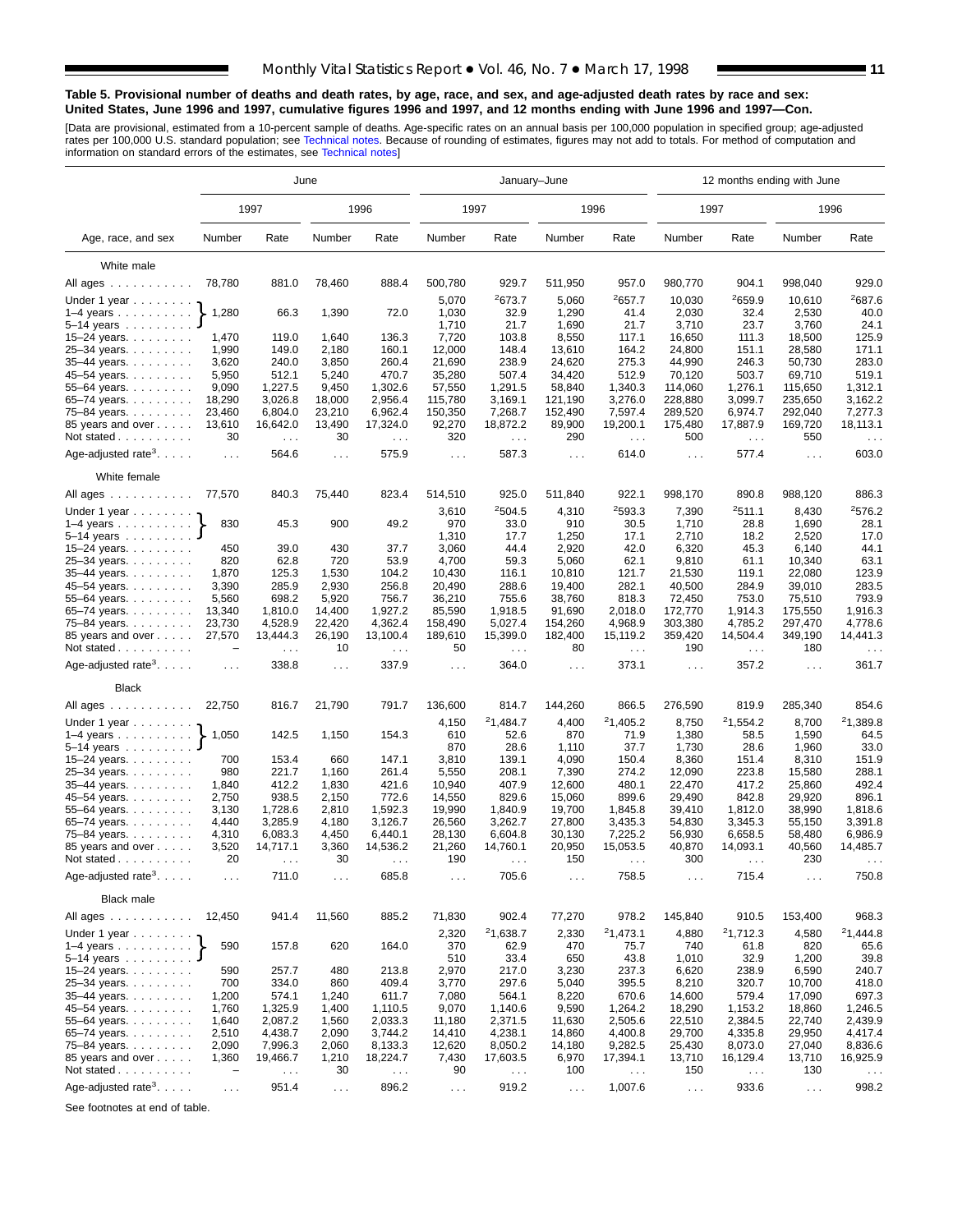#### **Table 5. Provisional number of deaths and death rates, by age, race, and sex, and age-adjusted death rates by race and sex: United States, June 1996 and 1997, cumulative figures 1996 and 1997, and 12 months ending with June 1996 and 1997—Con.**

[Data are provisional, estimated from a 10-per[cent sample of deaths](#page-16-0). Age-specific rates on an annual basis per 100,000 population in specified group; age-adjusted rates per 100,000 U.S. standard population; see Technical notes. Because of rounding of estimates, figures may not add to totals. For method of computation and<br>information on standard errors of the estimates, see Technical

|                         |                                                                                             |                                |                                |                                |                                      |                                |                                          |                                |                                         |                                | 1996                                                                  |
|-------------------------|---------------------------------------------------------------------------------------------|--------------------------------|--------------------------------|--------------------------------|--------------------------------------|--------------------------------|------------------------------------------|--------------------------------|-----------------------------------------|--------------------------------|-----------------------------------------------------------------------|
|                         | Rate                                                                                        | Number                         | Rate                           | Rate<br>Number                 |                                      | Number                         | Rate                                     | Number                         | Rate                                    | Number                         | Rate                                                                  |
|                         |                                                                                             |                                |                                |                                |                                      |                                |                                          |                                |                                         |                                |                                                                       |
| 10,300                  | 704.1                                                                                       | 10,230                         | 707.4                          | 64,770                         | 735.5                                | 66,990                         | 765.7                                    | 130,750                        | 737.9                                   | 131,940                        | 751.9                                                                 |
| 460                     | 126.7                                                                                       | 520                            | 141.6                          | 1,830<br>240<br>360            | 21,319.3<br>41.9<br>24.3             | 2,070<br>410<br>450            | 21,348.6<br>67.9<br>31.4                 | 3,870<br>640<br>710            | 21,392.1<br>55.1<br>23.9                | 4,120<br>770<br>770            | 21,333.3<br>63.3<br>26.3<br>62.9                                      |
| 270<br>640              | 116.2<br>269.6                                                                              | 310<br>590                     | 132.7<br>255.1                 | 1,780<br>3,860                 | 126.7<br>271.3                       | 2,350<br>4,380                 | 165.8<br>313.3                           | 3,880<br>7,870                 | 136.6<br>274.6                          | 4,880<br>8,770                 | 171.3<br>313.1<br>605.7                                               |
| 1,490<br>1,940<br>2,220 | 1,453.7<br>2,469.0<br>4,965.1                                                               | 1,250<br>2,090<br>2,390        | 1.253.1<br>2,684.0<br>5,460.3  | 8,800<br>12,150<br>15,510      | 1,430.9<br>2,565.7<br>5,762.2        | 8,080<br>12,940<br>15,950      | 1,338.5<br>2,741.9<br>6,035.2            | 16,890<br>25,130<br>31,500     | 1,372.1<br>2,634.2<br>5,833.3           | 16,250<br>25,200<br>31,440     | 1,340.8<br>2,658.2<br>5,920.9                                         |
| 2,160<br>20             | 12,757.3<br>$\cdots$                                                                        | 2,150<br>-                     | 13,049.7<br>$\cdots$           | 13,830<br>100                  | 13,583.2<br>$\cdots$                 | 13,980<br>50                   | 14,105.8<br>$\sim$ $\sim$ $\sim$         | 27,160<br>150                  | 13,248.8<br>$\cdots$                    | 26,860<br>100                  | 13,497.5<br>$\cdots$<br>559.4                                         |
|                         | Number<br>Under 1 year $\eta$<br>1–4 years $\ldots$ $\ldots$ $\}$<br>110<br>990<br>$\cdots$ | 1997<br>48.4<br>617.7<br>526.5 | June<br>180<br>750<br>$\cdots$ | 1996<br>80.3<br>492.7<br>524.1 | 840<br>5,480<br>$\sim$ $\sim$ $\sim$ | 1997<br>60.7<br>571.9<br>540.3 | January-June<br>850<br>5,470<br>$\cdots$ | 1996<br>64.0<br>597.5<br>566.7 | 1,740<br>11,200<br>$\sim$ $\sim$ $\sim$ | 1997<br>63.2<br>585.5<br>545.2 | 12 months ending with June<br>1,720<br>11,060<br>$\sim$ $\sim$ $\sim$ |

. . . Category not applicable.

– Quantity zero.

<sup>1</sup>Includes races other than white and black.

<sup>2</sup>Death rates under 1 year (based on population estimates) differ from infant mortality rates (based on live births); see [table 9](#page-15-0) for infant mortality rates.

3For method of computation, see [Technical notes.](#page-16-0)

NOTES: Figures include all revisions received from the States. Cumulative and 12-month figures for the current year reflect revisions received for previous months, and figures for earlier years may differ from those previously published.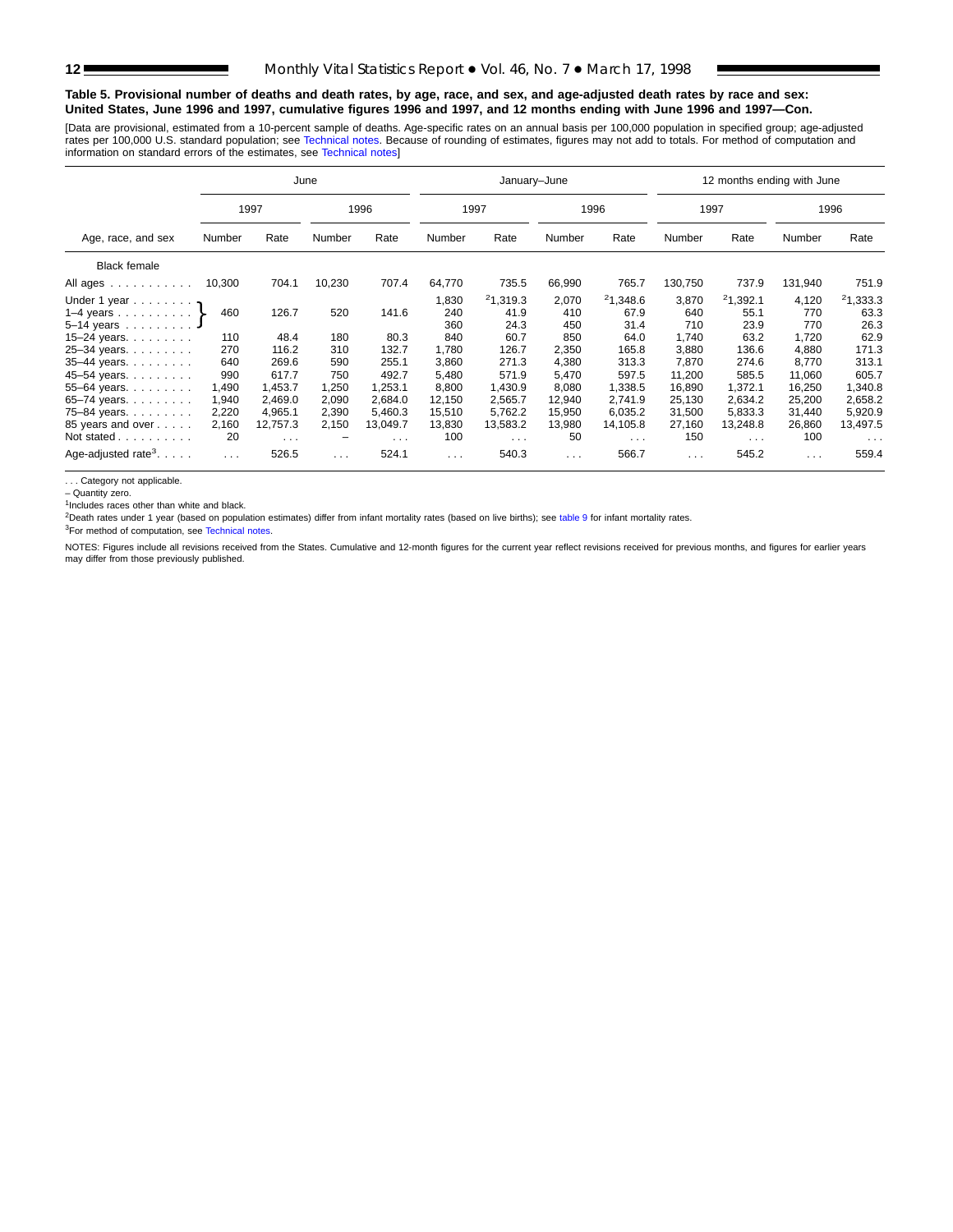#### <span id="page-12-0"></span>Table 6. Provisional number of deaths and death rates for 72 selected causes, Human immunodeficiency virus infection, and Alzheimer's disease: United States, June 1996 and 1997, cumulative figures 1996 and 1997, and 12 months ending with June 1996 and 1997

[Data are provisional, estimated from <sup>a</sup> 10-percent sample of deaths. Rates on an annual basis per 100,000 estimated population. Because of rounding of [estimates,](#page-16-0) figures may not add to totals. For method of computation and information on standard errors of the estimates, see [Technical](#page-16-0) notes. For explanation of asterisks preceding cause-of-death categories, see Technical notes]

|                                                                                                                                       |                  | June           |                  | January-June   |                    |                |                    |                |                    |                | 12 months ending with June |                |
|---------------------------------------------------------------------------------------------------------------------------------------|------------------|----------------|------------------|----------------|--------------------|----------------|--------------------|----------------|--------------------|----------------|----------------------------|----------------|
|                                                                                                                                       | 1997             |                | 1996             |                | 1997               |                | 1996               |                | 1997               |                | 1996                       |                |
| Cause of death (Based on the Ninth Revision, International Classification of Diseases, 1975)                                          | Number           |                | Rate Number Rate |                | Number             | Rate           | Number             | Rate           | Number             | Rate           | Number                     | Rate           |
|                                                                                                                                       | 182,000          |                | 830.2 179,000    |                | 822.5 1,172,000    | 885.9          | 1.187.000          | 902.8          | 2.296.000          |                | 861.7 2.311.000            | 875.3          |
|                                                                                                                                       |                  |                |                  |                |                    |                |                    |                |                    |                |                            |                |
|                                                                                                                                       | 70               |                | 50               |                | 420                | 0.3            | 410                | 0.3            | 830                | 0.3            | 720                        | 0.3            |
|                                                                                                                                       | 40               |                | 50               |                | 540                | 0.4            | 490                | 0.4            | 1,050              | 0.4            | 1,150                      | 0.4            |
|                                                                                                                                       | 40               |                | 50               |                | 440<br>100         | 0.3            | 410<br>90          | 0.3            | 830<br>220         | 0.3<br>0.1     | 950<br>200                 | 0.4<br>0.1     |
|                                                                                                                                       | 10               |                |                  |                | 20                 |                | 10                 |                | 20                 |                | 20                         |                |
|                                                                                                                                       |                  |                |                  |                |                    |                |                    |                |                    |                |                            |                |
|                                                                                                                                       | 10               |                | 40               |                | 190                | 0.1            | 170                | 0.1            | 290                | 0.1            | 240                        | 0.1            |
|                                                                                                                                       | 1,650            | 7.5            | 1,610            | 7.4            | 11,210             | 8.5            | 11,270             | 8.6            | 21,610             | 8.1            | 21,260                     | 8.1            |
|                                                                                                                                       |                  |                |                  |                |                    |                |                    |                |                    |                |                            |                |
|                                                                                                                                       |                  |                | $\sim$           |                | 10                 |                | $\sim$             |                | 10                 | $\star$        |                            |                |
|                                                                                                                                       | 440              | 2.0            | 350              | 1.6            | 2,040              | 1.5            | 1,870              | 1.4            | 3,990              | 1.5            | 3,670                      | 1.4            |
|                                                                                                                                       |                  |                |                  |                | 40                 |                |                    |                | 70                 |                | 30                         |                |
| All other infectious and parasitic<br>diseases <sup>1</sup> 001–003,005,020–032,037,039–041,*042–*044,046–054,056–066,071–088,098–139 | 1,860            | 8.5            | 3,150            | 14.5           | 11,870             | 9.0            | 21,230             | 16.1           | 28,580             | 10.7           | 45,220                     | 17.1           |
|                                                                                                                                       |                  |                |                  |                |                    |                |                    |                |                    |                |                            |                |
| Malignant neoplasms, including neoplasms of lymphatic and hematopoietic tissues 140–208                                               | 44,360           | 201.9          | 42.460           | 195.5          | 263,030            | 198.7          | 269.880            | 205.2          | 535.480            | 200.9          | 538.710                    | 204.0          |
|                                                                                                                                       | 590<br>10,220    | 2.7<br>46.5    | 590<br>10,000    | 2.7<br>46.0    | 3,720<br>61,610    | 2.8<br>46.5    | 3,860<br>63,030    | 2.9<br>47.9    | 7,710<br>125,410   | 2.9<br>47.1    | 7,670<br>126,110           | 2.9<br>47.8    |
| Malignant neoplasms of respiratory and intrathoracic organs160–165                                                                    | 12,560           | 57.1           | 12,420           | 57.2           | 77,080             | 58.2           | 79.490             | 60.4           | 156,640            | 58.8           | 157,380                    | 59.6           |
|                                                                                                                                       | 3,560            | 16.2           | 3,550            | 16.3           | 20,180             | 15.2           | 21,910             | 16.6           | 41,800             | 15.7           | 43,960                     | 16.7           |
|                                                                                                                                       | 5,160            | 23.5           | 4,750            | 21.9           | 29,380             | 22.2           | 29,900             | 22.7           | 59,720             | 22.4           | 60,330                     | 22.9           |
|                                                                                                                                       | 2,010            | 9.1            | 1,510            | 6.9            | 12,030             | 9.1            | 11.310             | 8.6            | 23,750             | 8.9            | 22,530                     | 8.5            |
| Malignant neoplasms of all other and unspecified sites 170–173,190–199                                                                | 5,380            | 24.5           | 5.210            | 24.0           | 31,130             | 23.5           | 32.750             | 24.9           | 64,640             | 24.3           | 65,850                     | 24.9           |
|                                                                                                                                       | 1,800            | 8.2            | 1,790            | 8.2            | 10,170             | 7.7            | 10,510             | 8.0            | 20,000             | 7.5            | 20,300                     | 7.7            |
| Benign neoplasms, carcinoma in situ, and neoplasms of uncertain behavior and                                                          | 3,070            | 14.0           | 2,630            | 12.1           | 17,730             | 13.4           | 17,120             | 13.0           | 35,810             | 13.4           | 34,580                     | 13.1           |
|                                                                                                                                       | 700              | 3.2            | 740              | 3.4            | 3.930              | 3.0            | 4.120              | 3.1            | 7.460              | 2.8            | 7.830                      | 3.0            |
|                                                                                                                                       | 4,980            | 22.7           | 4,800            | 22.1           | 30,890             | 23.3           | 31,250             | 23.8           | 61,110             | 22.9           | 59,130                     | 22.4           |
|                                                                                                                                       | 280              | 1.3            | 260              | 1.2            | 1.830              | 1.4            | 2,000              | 1.5            | 3,630              | 1.4            | 3,980                      | 1.5            |
| Anemias                                                                                                                               | 210              | 0.9            | 330              | 1.5            | 2,070              | 1.6            | 1,930              | 1.5            | 4,110              | 1.5            | 3,970                      | 1.5            |
|                                                                                                                                       | -80              |                | 30               |                | 370                | 0.3            | 350                | 0.3            | 610                | 0.2            | 670                        | 0.3            |
|                                                                                                                                       | 73,700<br>57,120 | 335.4<br>259.9 | 72,810<br>57,170 | 335.2<br>263.2 | 482,770<br>371,300 | 364.8<br>280.5 | 489,050<br>380.210 | 371.9<br>289.1 | 935,350<br>720,230 | 351.0<br>270.3 | 942,460<br>731,620         | 357.0<br>277.1 |
|                                                                                                                                       | 320              | 1.4            | 310              | 1.4            | 2,390              | 1.8            | 2,590              | 2.0            | 4,660              | 1.7            | 4,930                      | 1.9            |
|                                                                                                                                       | 2.340            | 10.6           | 2,150            | 9.9            | 13.480             | 10.2           | 13.500             | 10.3           | 25,990             | 9.8            | 25,570                     | 9.7            |
|                                                                                                                                       | 200              | 0.9            | 140              | 0.6            | 1,160              | 0.9            | 1,110              | 0.8            | 2,270              | 0.9            | 2,160                      | 0.8            |
|                                                                                                                                       | 36.390           | 165.6          | 36,840           | 169.6          | 239,200            | 180.7          | 245,650            | 186.8          | 466,550            | 175.1          | 474.130                    | 179.6          |
|                                                                                                                                       | 16,140           | 73.4           | 16,650           | 76.7           | 107.020            | 80.9           | 111.500            | 84.8           | 209,410            | 78.6           | 215,230                    | 81.5           |
|                                                                                                                                       | 230              | 1.0            | 170              | 0.8            | 1,540              | 1.2            | 1,300              | 1.0            | 2,930              | 1.1            | 2,570                      | 1.0            |
| Angina pectoris                                                                                                                       | 60               |                | 100              |                | 330                | 0.2            | 420                | 0.3            | 600                | 0.2            | 790                        | 0.3            |
| Old myocardial infarction and other forms of                                                                                          |                  |                |                  |                |                    |                |                    |                |                    |                |                            |                |
|                                                                                                                                       | 19,960           | 90.8           | 19.920           | 91.7           | 130,300            | 98.4           | 132.440            | 100.7          | 253,610            | 95.2           | 255,550                    | 96.8           |
|                                                                                                                                       | 1.550            | 7.0            | 1,310            | 6.0            | 8.820              | 6.7            | 8.610              | 6.5            | 16,690             | 6.3            | 15.990                     | 6.1            |
|                                                                                                                                       | 16,330           | 74.3           | 16,430<br>940    | 75.6           | 106,260            | 80.3           | 108,750            | 82.7           | 204,080            | 76.6           | 208,830                    | 79.1           |
|                                                                                                                                       | 1,070<br>12.150  | 4.9<br>55.3    |                  | 4.3<br>53.0    | 6,800<br>81,970    | 5.1<br>61.9    | 6,390<br>81.360    | 4.9<br>61.9    | 12,600<br>159,160  | 4.7<br>59.7    | 12,280<br>157.210          | 4.7<br>59.5    |
|                                                                                                                                       | 1.880            | 8.6            | 11,510<br>1,610  | 7.4            | 12.560             | 9.5            | 11.670             | 8.9            | 24,390             | 9.2            | 22.260                     | 8.4            |
| Cerebral thrombosis and unspecified occlusion of cerebral arteries. 434.0,434.9                                                       | 900              | 4.1            | 740              | 3.4            | 6,200              | 4.7            | 6,110              | 4.6            | 12,550             | 4.7            | 12,400                     | 4.7            |
|                                                                                                                                       | 40               |                | 30               |                | 230                | 0.2            | 320                | 0.2            | 720                | 0.3            | 670                        | 0.3            |
| All other and late effects of cerebrovascular diseases 430,433,435–438                                                                | 9.330            | 42.4           | 9.130            | 42.0           | 62,970             | 47.6           | 63,270             | 48.1           | 121,490            | 45.6           | 121,870                    | 46.2           |
|                                                                                                                                       |                  |                |                  |                |                    |                |                    |                |                    |                |                            |                |

See footnotes at end of table.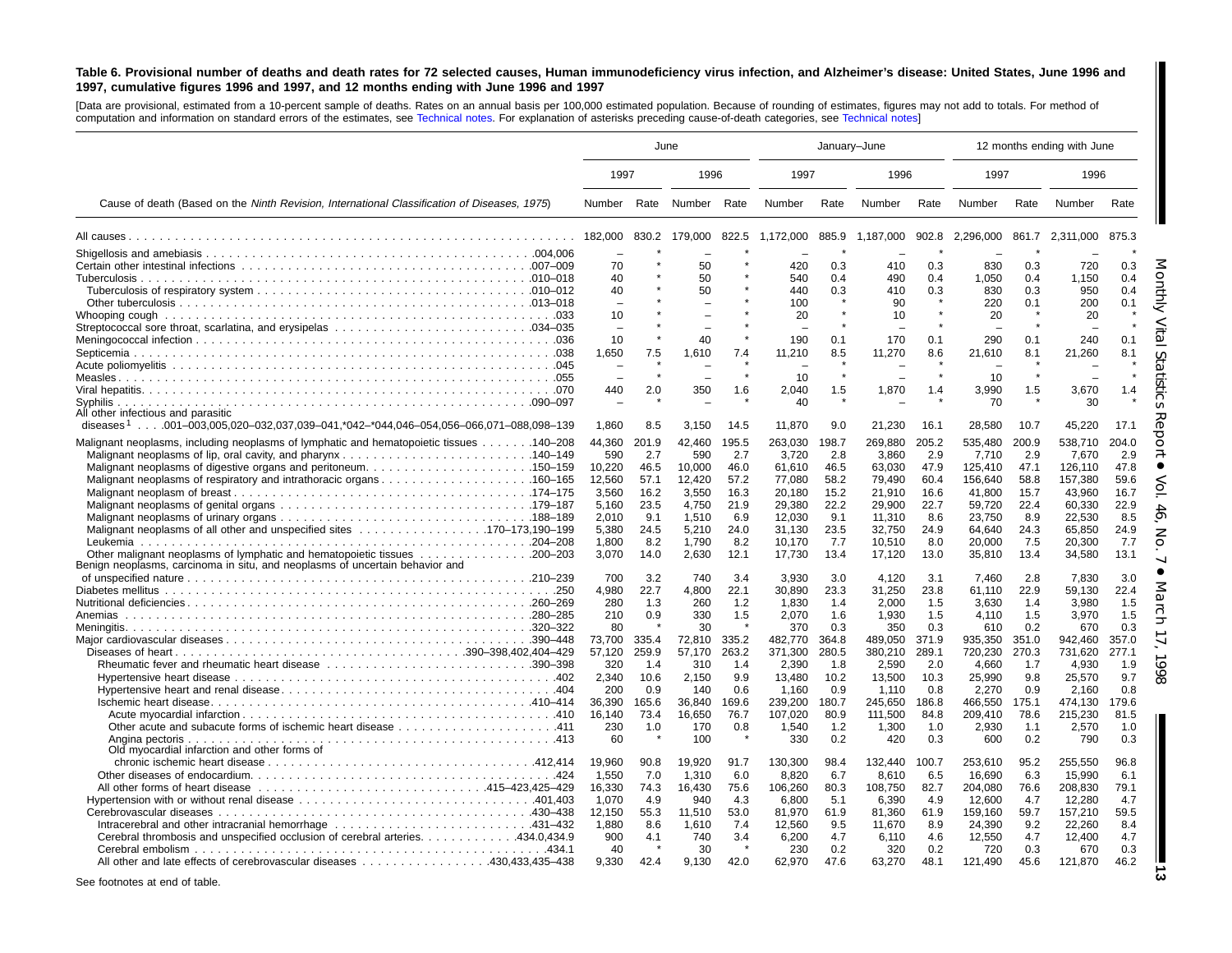#### Table 6. Provisional number of deaths and death rates for 72 selected causes, Human immunodeficiency virus infection, and Alzheimer's disease: United States, June 1996 and 1997, cumulative figures 1996 and 1997, and 12 months ending with June 1996 and 1997-Con.

[Data are provisional, estimated from <sup>a</sup> 10-percent sample of deaths. Rates on an annual basis per 100,000 estimated population. Because of rounding of [estimates,](#page-16-0) figures may not add to totals. For method of computation and information on standard errors of the estimates, see [Technical](#page-16-0) notes. For explanation of asterisks preceding cause-of-death categories, see Technical notes]

|                                                                                                                                          | June                                                                                      |                                                   |                                                               |                                                   |                                                                               | January-June                                                    |                                                                               |                                                                 |                                                                                 |                                                                 | 12 months ending with June                                                      |                                                                 |
|------------------------------------------------------------------------------------------------------------------------------------------|-------------------------------------------------------------------------------------------|---------------------------------------------------|---------------------------------------------------------------|---------------------------------------------------|-------------------------------------------------------------------------------|-----------------------------------------------------------------|-------------------------------------------------------------------------------|-----------------------------------------------------------------|---------------------------------------------------------------------------------|-----------------------------------------------------------------|---------------------------------------------------------------------------------|-----------------------------------------------------------------|
|                                                                                                                                          | 1997                                                                                      |                                                   | 1996                                                          |                                                   | 1997                                                                          |                                                                 | 1996                                                                          |                                                                 | 1997                                                                            |                                                                 | 1996                                                                            |                                                                 |
| Cause of death (Based on the Ninth Revision, International Classification of Diseases, 1975)                                             | Number                                                                                    |                                                   | Rate Number                                                   | Rate                                              | Number                                                                        | Rate                                                            | Number                                                                        | Rate                                                            | Number                                                                          | Rate                                                            | Number                                                                          | Rate                                                            |
| Maior cardiovascular diseases-Con.<br>Other diseases of arteries, arterioles, and capillaries441-448                                     | 1,250<br>2,100                                                                            | 5.7<br>9.6                                        | 1,110<br>2,080                                                | 5.1<br>9.6                                        | 8,530<br>14,170                                                               | 6.4<br>10.7                                                     | 7,940<br>13,160                                                               | 6.0<br>10.0                                                     | 16,170<br>27,200                                                                | 6.1<br>10.2                                                     | 15,490<br>25,870                                                                | 5.9<br>9.8                                                      |
| 0ther chronic obstructive pulmonary diseases and allied conditions 494–496                                                               | $\overline{\phantom{a}}$<br>5,760<br>5,740<br>20<br>8,140<br>220<br>1,270<br>330<br>6,310 | 26.2<br>26.1<br>37.0<br>1.0<br>5.8<br>1.5<br>28.7 | 40<br>5,860<br>5,860<br>8,090<br>230<br>1,220<br>430<br>6,200 | 27.0<br>27.0<br>37.2<br>1.0<br>5.6<br>2.0<br>28.5 | 340<br>47,880<br>47,120<br>760<br>58,570<br>1.770<br>9.750<br>2.850<br>44,200 | 0.3<br>36.2<br>35.6<br>0.6<br>44.2<br>1.3<br>7.4<br>2.2<br>33.4 | 290<br>45,270<br>44,820<br>450<br>57,410<br>1,870<br>9.350<br>2.510<br>43,690 | 0.2<br>34.4<br>34.1<br>0.3<br>43.7<br>1.4<br>7.1<br>1.9<br>33.2 | 460<br>84,160<br>83,190<br>970<br>106,620<br>2,860<br>17,190<br>5.500<br>81,080 | 0.2<br>31.6<br>31.2<br>0.4<br>40.0<br>1.1<br>6.5<br>2.1<br>30.4 | 460<br>80,310<br>79,780<br>530<br>103,930<br>3.130<br>16.820<br>5.010<br>78,970 | 0.2<br>30.4<br>30.2<br>0.2<br>39.4<br>1.2<br>6.4<br>1.9<br>29.9 |
| Hernia of abdominal cavity and intestinal obstruction without<br>Chronic glomerulonephritis, nephritis and nephropathy, not specified as | 370<br>50<br>520<br>2,340<br>190<br>2,190<br>40                                           | 1.7<br>2.4<br>10.6<br>0.9<br>10.0                 | 310<br>50<br>560<br>1,950<br>190<br>2,040<br>10               | 1.4<br>2.6<br>9.0<br>0.9<br>9.4                   | 2.610<br>160<br>3.170<br>12,600<br>1.380<br>13,580<br>140                     | 2.0<br>0.1<br>2.4<br>9.5<br>1.0<br>10.3<br>0.1                  | 2,670<br>250<br>3.280<br>12,320<br>1,270<br>13,880<br>100                     | 2.0<br>0.2<br>2.5<br>9.4<br>1.0<br>10.5                         | 4,730<br>390<br>6,340<br>24,740<br>2,780<br>26,680<br>260                       | 1.8<br>0.1<br>2.4<br>9.3<br>1.0<br>10.0<br>0.1                  | 5,500<br>420<br>5.930<br>24,440<br>2,600<br>26,130<br>250                       | 2.1<br>0.2<br>2.2<br>9.3<br>1.0<br>9.9<br>0.1                   |
| Renal failure, disorders resulting from impaired renal function, and                                                                     | 120<br>2,040<br>60                                                                        | 0.5<br>9.3                                        | 160<br>1,870<br>80<br>20                                      | 0.7<br>8.6                                        | 820<br>12.630<br>360<br>230                                                   | 0.6<br>9.5<br>0.3<br>0.2                                        | 890<br>12,880<br>510<br>240                                                   | 0.7<br>9.8<br>0.4<br>0.2                                        | 1.720<br>24,700<br>750<br>400                                                   | 0.6<br>9.3<br>0.3<br>0.2                                        | 1,620<br>24,260<br>850<br>470                                                   | 0.6<br>9.2<br>0.3<br>0.2                                        |
| Birth trauma, intrauterine hypoxia, birth asphyxia, and                                                                                  | 20<br>10<br>10<br>870<br>1,030                                                            | 4.0<br>4.7                                        | 20<br>20<br>1,090<br>1,070                                    | $\star$<br>$\star$<br>5.0<br>4.9                  | 100<br>30<br>70<br>5.730<br>5,930                                             | $\star$<br>$\star$<br>$\star$<br>4.3<br>4.5                     | 160<br>10<br>150<br>5.900<br>6.400                                            | 0.1<br>0.1<br>4.5<br>4.9                                        | 220<br>40<br>180<br>11,300<br>12,420                                            | 0.1<br>$\star$<br>0.1<br>4.2<br>4.7                             | 370<br>30<br>340<br>11.590<br>13,140                                            | 0.1<br>0.1<br>4.4<br>5.0                                        |
|                                                                                                                                          | 160<br>870<br>3,920<br>17,290                                                             | 0.7<br>4.0<br>17.8<br>78.7                        | 160<br>910<br>3,020<br>15,590                                 | 0.7<br>4.2<br>13.9<br>71.8                        | 1.010<br>4,920<br>23,180<br>119,260                                           | 0.8<br>3.7<br>17.5<br>90.1                                      | 980<br>5,420<br>20,930<br>112,080                                             | 0.7<br>4.1<br>15.9<br>85.2                                      | 2,180<br>10,250<br>44,020<br>226,210                                            | 0.8<br>3.8<br>16.5<br>84.9                                      | 2,020<br>11.120<br>42,190<br>216,540                                            | 0.8<br>4.2<br>16.0<br>82.0                                      |
| Suicide                                                                                                                                  | 7.240<br>3,570<br>3,670<br>2.400<br>1.500<br>160                                          | 32.9<br>16.2<br>16.7<br>10.9<br>6.8<br>0.7        | 7,590<br>3.740<br>3,860<br>2.660<br>1,570<br>190              | 34.9<br>17.2<br>17.8<br>12.2<br>7.2<br>0.9        | 42,230<br>20.080<br>22,150<br>13.940<br>8.920<br>1.030                        | 31.9<br>15.2<br>16.7<br>10.5<br>6.7<br>0.8                      | 44,100<br>20.990<br>23,110<br>14.790<br>10,320<br>1,190                       | 33.5<br>16.0<br>17.6<br>11.2<br>7.8<br>0.9                      | 88,880<br>42.780<br>46,110<br>29,320<br>19,490<br>2,170                         | 33.4<br>16.1<br>17.3<br>11.0<br>7.3<br>0.8                      | 91.940<br>45.100<br>46,840<br>29,330<br>21.620<br>2,390                         | 34.8<br>17.1<br>17.7<br>11.1<br>8.2<br>0.9                      |
|                                                                                                                                          | 1,370<br>1.690                                                                            | 6.2<br>7.7                                        | 2,580<br>1,470                                                | 11.9<br>6.8                                       | 8.940<br>12,200                                                               | 6.8<br>9.2                                                      | 18,140<br>11,250                                                              | 13.8<br>8.6                                                     | 22,040<br>22,880                                                                | 8.3<br>8.6                                                      | 38,960<br>21,370                                                                | 14.8<br>8.1                                                     |

- Quantity zero. \* Figure does not meet standards of reliability or precision; see Technical notes.

1Includes data for deaths due to Human immunodeficiency virus infection (categories [\\*042–\\*044\)](#page-16-0) shown separately below; see [Technical](#page-16-0) notes.

<sup>2</sup>Included in All other infectious and parasitic diseases shown above.

NOTES: Figures include all revisions received from the States. Cumulative and 12-month figures for the current year reflect revisions received for previous months, and figures for earlier years may differ from those previo

**14**

П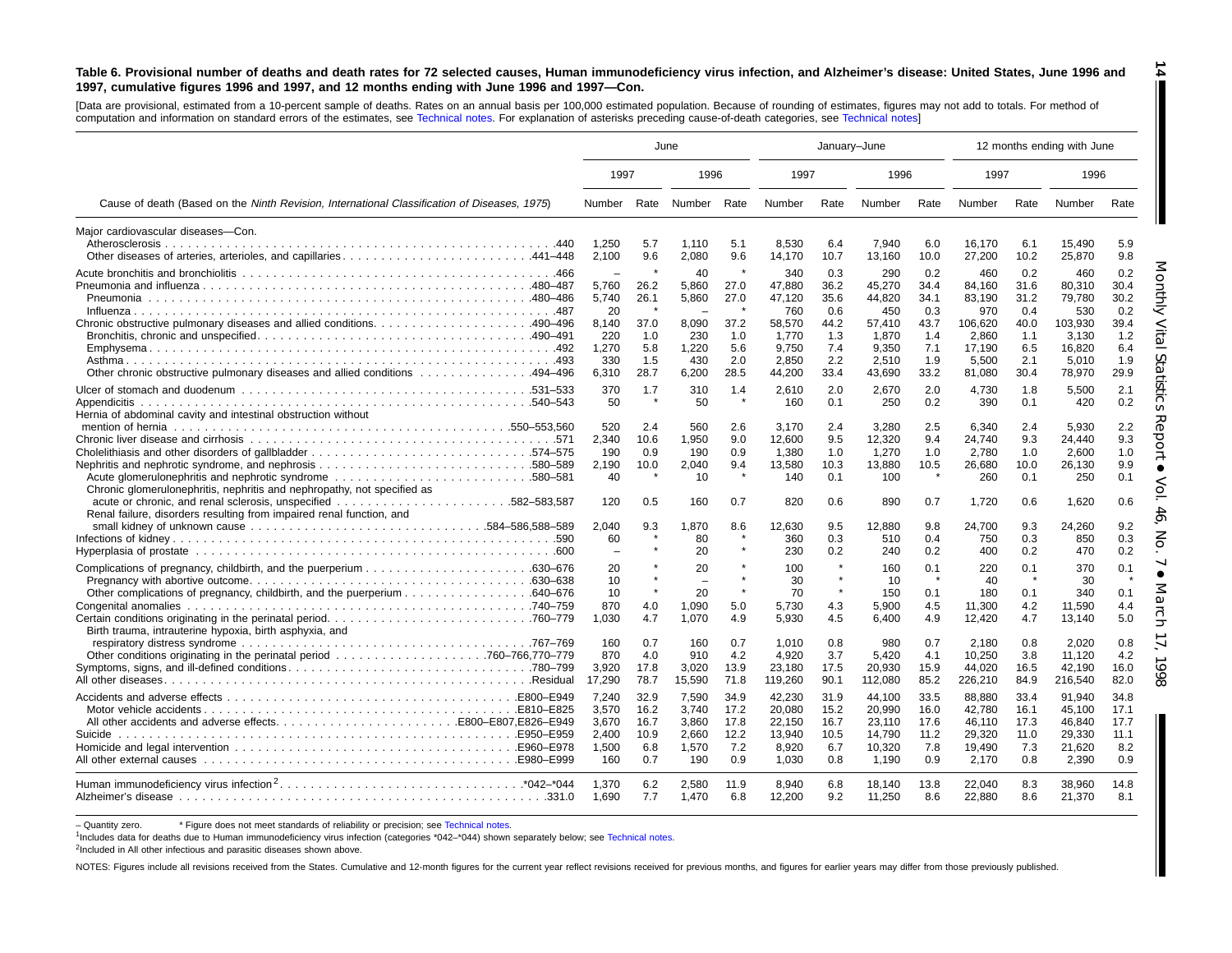#### Table 7. Provisional number of deaths and death rates for 16 selected subcategories of Malignant neoplasms, including neoplasms of lymphatic and hematopoietic tissues: United States, June 1996 and 1997, cumulative figures 1996 and 1997, and 12 months ending with June 1996 and 1997

[Data are provisional, estimated from <sup>a</sup> 10-percent sample of deaths. Rates on an annual basis per 100,000 estimated population. Because of rounding of estimates, figures may not add to totals. For method of computation and information on standard errors of the estimates, see [Technical](#page-16-0) notes]

|                                                                                                                                                                |                                                                                 |                                                                        | June                                                                            |                                                                       | January-June                                                                               |                                                                        |                                                                                            |                                                                        |                                                                                                |                                                                        | 12 months ending with June                                                                     |                                                                        |
|----------------------------------------------------------------------------------------------------------------------------------------------------------------|---------------------------------------------------------------------------------|------------------------------------------------------------------------|---------------------------------------------------------------------------------|-----------------------------------------------------------------------|--------------------------------------------------------------------------------------------|------------------------------------------------------------------------|--------------------------------------------------------------------------------------------|------------------------------------------------------------------------|------------------------------------------------------------------------------------------------|------------------------------------------------------------------------|------------------------------------------------------------------------------------------------|------------------------------------------------------------------------|
|                                                                                                                                                                | 1997                                                                            |                                                                        | 1996                                                                            |                                                                       | 1997                                                                                       |                                                                        | 1996                                                                                       |                                                                        | 1997                                                                                           |                                                                        | 1996                                                                                           |                                                                        |
| Cause of death (Based on the Ninth Revision, International Classification of Diseases, 1975)                                                                   | Number                                                                          | Rate                                                                   | Number                                                                          | Rate                                                                  | Number                                                                                     | Rate                                                                   | Number                                                                                     | Rate                                                                   | Number                                                                                         | Rate                                                                   | Number                                                                                         | Rate                                                                   |
| Malignant neoplasms, including neoplasms of lymphatic and hematopoietic tissues 1140–208                                                                       | 44,360                                                                          | 201.9                                                                  | 42,460                                                                          | 195.5                                                                 | 263,030                                                                                    | 198.7                                                                  | 269,880                                                                                    | 205.2                                                                  | 535,480                                                                                        | 200.9                                                                  | 538,710                                                                                        | 204.0                                                                  |
| Malignant neoplasms of colon, rectum, rectosigmoid junction, and anus 153,154<br>Malignant neoplasms of body of uterus and of uterus, part unspecified 179,182 | 870<br>1.190<br>4,430<br>2,270<br>12,080<br>640<br>330<br>470<br>1,210<br>3,000 | 4.0<br>5.4<br>20.1<br>10.3<br>55.0<br>2.9<br>1.5<br>2.1<br>5.5<br>13.7 | 940<br>1,090<br>4,430<br>2,160<br>12,000<br>690<br>320<br>400<br>1,170<br>2,680 | 4.3<br>5.0<br>20.4<br>9.9<br>55.2<br>3.2<br>1.5<br>1.8<br>5.4<br>12.3 | 5,380<br>6,390<br>27,290<br>13,470<br>74,650<br>3,550<br>2,160<br>2,890<br>6,930<br>16,600 | 4.1<br>4.8<br>20.6<br>10.2<br>56.4<br>2.7<br>1.6<br>2.2<br>5.2<br>12.5 | 5,670<br>6,500<br>28,260<br>13,900<br>76,870<br>3,390<br>2,090<br>2,890<br>6,740<br>17,230 | 4.3<br>4.9<br>21.5<br>10.6<br>58.5<br>2.6<br>1.6<br>2.2<br>5.1<br>13.1 | 10,860<br>13,280<br>56,280<br>27,170<br>151,520<br>7,200<br>4,550<br>5,790<br>13,690<br>33,860 | 4.1<br>5.0<br>21.1<br>10.2<br>56.9<br>2.7<br>1.7<br>2.2<br>5.1<br>12.7 | 10,760<br>13,450<br>56,030<br>27,620<br>152,120<br>6,710<br>4,720<br>6,120<br>13,450<br>34,210 | 4.1<br>5.1<br>21.2<br>10.5<br>57.6<br>2.5<br>1.8<br>2.3<br>5.1<br>13.0 |
| 189. 189. Malignant neoplasms of kidney and other and unspecified urinary organs. 189                                                                          | 1,010<br>1,000<br>1,000<br>100<br>2,150<br>820                                  | 4.6<br>4.6<br>4.6<br>9.8<br>3.7                                        | 700<br>810<br>840<br>100<br>1,760<br>770                                        | 3.2<br>3.7<br>3.9<br>8.1<br>3.5                                       | 5,910<br>6,130<br>5,390<br>680<br>11,990<br>5,050                                          | 4.5<br>4.6<br>4.1<br>0.5<br>9.1<br>3.8                                 | 5,640<br>5,670<br>5,780<br>790<br>11,010<br>5,320                                          | 4.3<br>4.3<br>4.4<br>0.6<br>8.4<br>4.0                                 | 11,530<br>12,230<br>11,210<br>1.350<br>24,160<br>10,300                                        | 4.3<br>4.6<br>4.2<br>0.5<br>9.1<br>3.9                                 | 11,100<br>11,430<br>11,850<br>1,570<br>22,700<br>10,310                                        | 4.2<br>4.3<br>4.5<br>0.6<br>8.6<br>3.9                                 |

\* Figure does not meet standards of reliability or precision; see [Technical](#page-16-0) notes.

<sup>1</sup>Includes figures for subcategories not shown below.

NOTES: Figures include all revisions received from the States. Cumulative and 12-month figures for the current year reflect revisions received for previous months, and figures for earlier years may differ from those previo

#### Table 8. Provisional number of deaths and death rates for firearm mortality: United States, June 1996 and 1997, cumulative figures 1996 and 1997, and 12 months ending with **June 1996 and 1997**

[Data are provisional, estimated from <sup>a</sup> 10-percent sample of deaths. Rates on an annual basis per 100,000 estimated population. Because of rounding of estimates, figures may not add to totals. For method of computation and information on standard errors of the estimates, see [Technical](#page-16-0) notes]

|                                                                                              |        |      | June   |      |        |      | January-June |      |        | 12 months ending with June |        |      |
|----------------------------------------------------------------------------------------------|--------|------|--------|------|--------|------|--------------|------|--------|----------------------------|--------|------|
|                                                                                              | 1997   |      | 1996   |      | 1997   |      | 1996         |      | 1997   |                            | 1996   |      |
| Cause of death (Based on the Ninth Revision, International Classification of Diseases, 1975) | Number | Rate | Number | Rate | Number | Rate | Number       | Rate | Number | Rate                       | Number | Rate |
|                                                                                              | 2.570  | 11.7 | 2.750  | 12.7 | 15.450 | 11.7 | 17.250       | 13.1 | 32.660 | 12.3                       | 35,060 | 13.3 |
|                                                                                              | 110    | 0.5  | 70     |      | 550    | 0.4  | 590          | 0.5  | 1.290  | 0.5                        | 1,350  | 0.5  |
|                                                                                              | 1.460  | 6.6  | 1.530  | 7.0  | 8,390  | 6.3  | 9,250        | 7.0  | 17.480 | 6.6                        | 18,080 | 6.8  |
|                                                                                              | 1.000  | 4.6  | 1.130  | 5.2  | 6.420  | 4.9  | 7.280        | 5.5  | 13.710 | 5.1                        | 15.380 | 5.8  |
| Injury by firearms, undetermined whether accidentally or purposely inflicted E985.0–E985.4   | 10     |      | 20     |      | 100    |      | 130          | 0.1  | 180    | 0.1                        | 240    | 0.1  |

\* Figure does not meet standards of reliability or precision; see Technical notes.

NOTES: Figures include all revisions received from the States. [Cumulative](#page-16-0) and 12-month figures for the current year reflect revisions received for previous months, and figures for earlier years may differ from those previo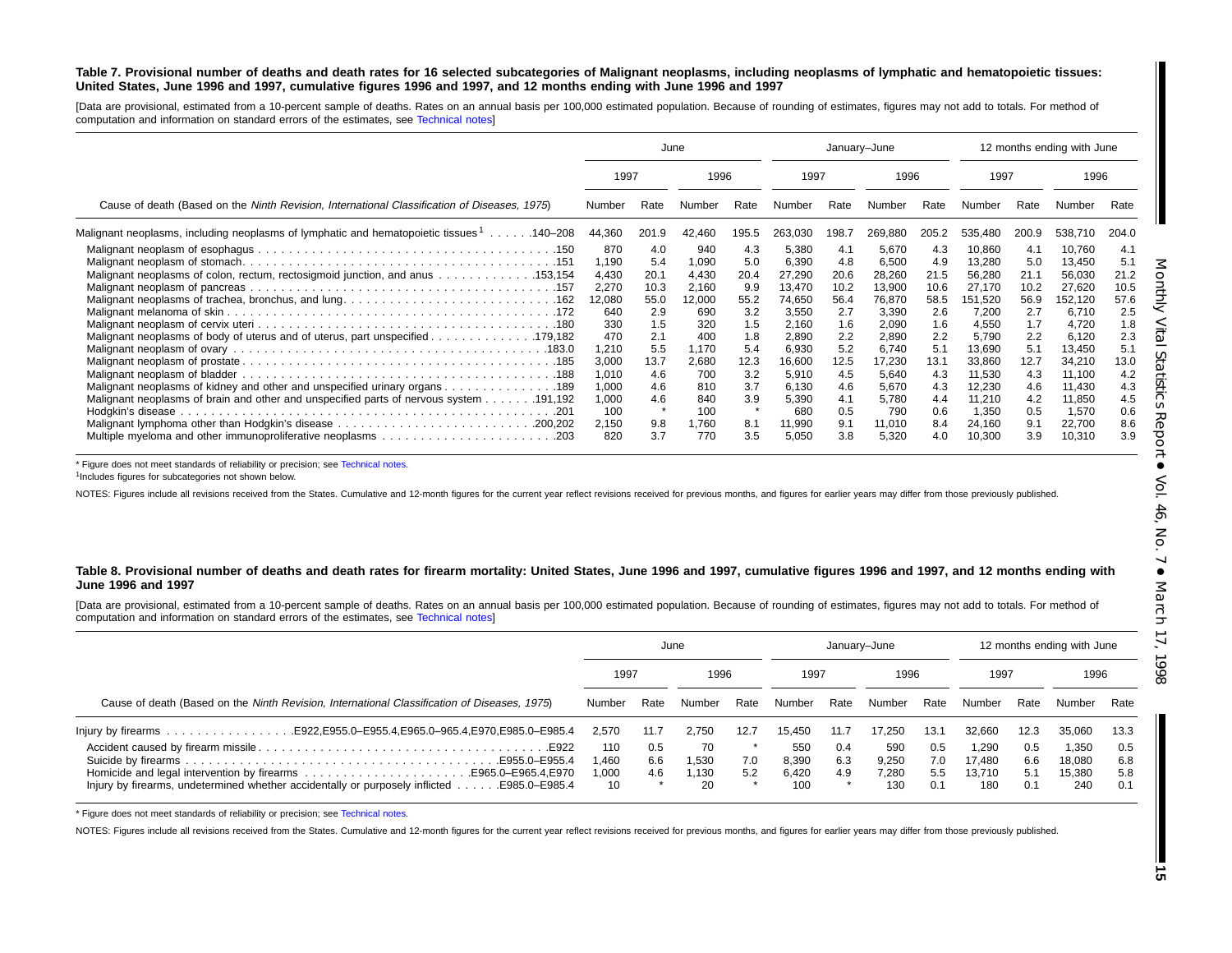#### <span id="page-15-0"></span>Table 9. Provisional number of deaths under 1 year and infant mortality rates, by age and for 10 selected causes: United States, June 1996 and 1997, cumulative figures 1996 **and 1997, and 12 months ending with June 1996 and 1997**

[Data are provisional, estimated from <sup>a</sup> 10-percent sample of deaths. Rates on an annual basis per 100,000 live births. Because of rounding of estimates, figures may not add to totals. For method of computation and information on standard errors of the estimates, see [Technical](#page-16-0) notes]

|                                                                                                      | June                                                          |                                         |                                                          | January-June                             |                                                                             |                                                                       |                                                                              | 12 months ending with June                                                         |                                                                                |                                                                       |                                                                                |                                                                              |  |
|------------------------------------------------------------------------------------------------------|---------------------------------------------------------------|-----------------------------------------|----------------------------------------------------------|------------------------------------------|-----------------------------------------------------------------------------|-----------------------------------------------------------------------|------------------------------------------------------------------------------|------------------------------------------------------------------------------------|--------------------------------------------------------------------------------|-----------------------------------------------------------------------|--------------------------------------------------------------------------------|------------------------------------------------------------------------------|--|
|                                                                                                      |                                                               | 1997                                    |                                                          | 1996                                     |                                                                             | 1997                                                                  |                                                                              | 1996                                                                               |                                                                                | 1997                                                                  |                                                                                | 1996                                                                         |  |
| Age and cause of death (Based on the Ninth Revision, International Classification of Diseases, 1975) | Number                                                        | Rate                                    | Number                                                   | Rate                                     | Number                                                                      | Rate                                                                  | Number                                                                       | Rate                                                                               | Number                                                                         | Rate                                                                  |                                                                                | Rate                                                                         |  |
|                                                                                                      | 2,100                                                         | 666.4                                   | 2,300                                                    | 758.5                                    | 13,200                                                                      | 700.1                                                                 | 14.200                                                                       | 748.2                                                                              | 27.100                                                                         | 699.8                                                                 | 28,500                                                                         | 742.9                                                                        |  |
|                                                                                                      | 1.460<br>680                                                  | 455.1<br>212.0                          | .640<br>690                                              | 533.4<br>224.4                           | 8,200<br>5,000                                                              | 435.0<br>265.2                                                        | 9,160<br>5,030                                                               | 482.9<br>265.2                                                                     | 17,510<br>9,580                                                                | 452.3<br>247.5                                                        | 18.480<br>10,030                                                               | 481.4<br>261.3                                                               |  |
| .480–487<br>All other causes.<br>.Residual                                                           | 40<br>40<br>490<br>280<br>10<br>60<br>80<br>560<br>140<br>440 | 152.7<br>87.3<br>174.5<br>43.6<br>137.1 | 20<br>20<br>570<br>370<br>20<br>100<br>550<br>240<br>420 | 185.4<br>120.3<br>178.9<br>78.1<br>136.6 | 110<br>140<br>3,020<br>1,500<br>40<br>270<br>640<br>3,320<br>1,000<br>3,170 | 5.8<br>7.4<br>160.2<br>79.6<br>14.3<br>33.9<br>176.1<br>53.0<br>168.1 | 100<br>190<br>3,230<br>1.990<br>110<br>280<br>570<br>3,390<br>1,520<br>2,810 | $\star$<br>10.0<br>170.3<br>104.9<br>5.8<br>14.8<br>30.1<br>178.7<br>80.1<br>148.1 | 220<br>280<br>6,300<br>3,080<br>100<br>510<br>1.460<br>7,030<br>2,090<br>6,020 | 5.7<br>7.2<br>162.7<br>79.6<br>13.2<br>37.7<br>181.6<br>54.0<br>155.5 | 170<br>340<br>6,200<br>3,670<br>240<br>500<br>1,200<br>7,380<br>2,740<br>6,060 | 4.4<br>8.9<br>161.5<br>95.6<br>6.3<br>13.0<br>31.3<br>192.2<br>71.4<br>157.9 |  |

\* Figure does not meet standards of reliability or precision; see [Technical](#page-16-0) notes.

NOTES: Figures include all revisions received from the States. Cumulative and 12-month figures for the current year reflect revisions received for previous months, and figures for earlier years may differ from those previo

**16**

ı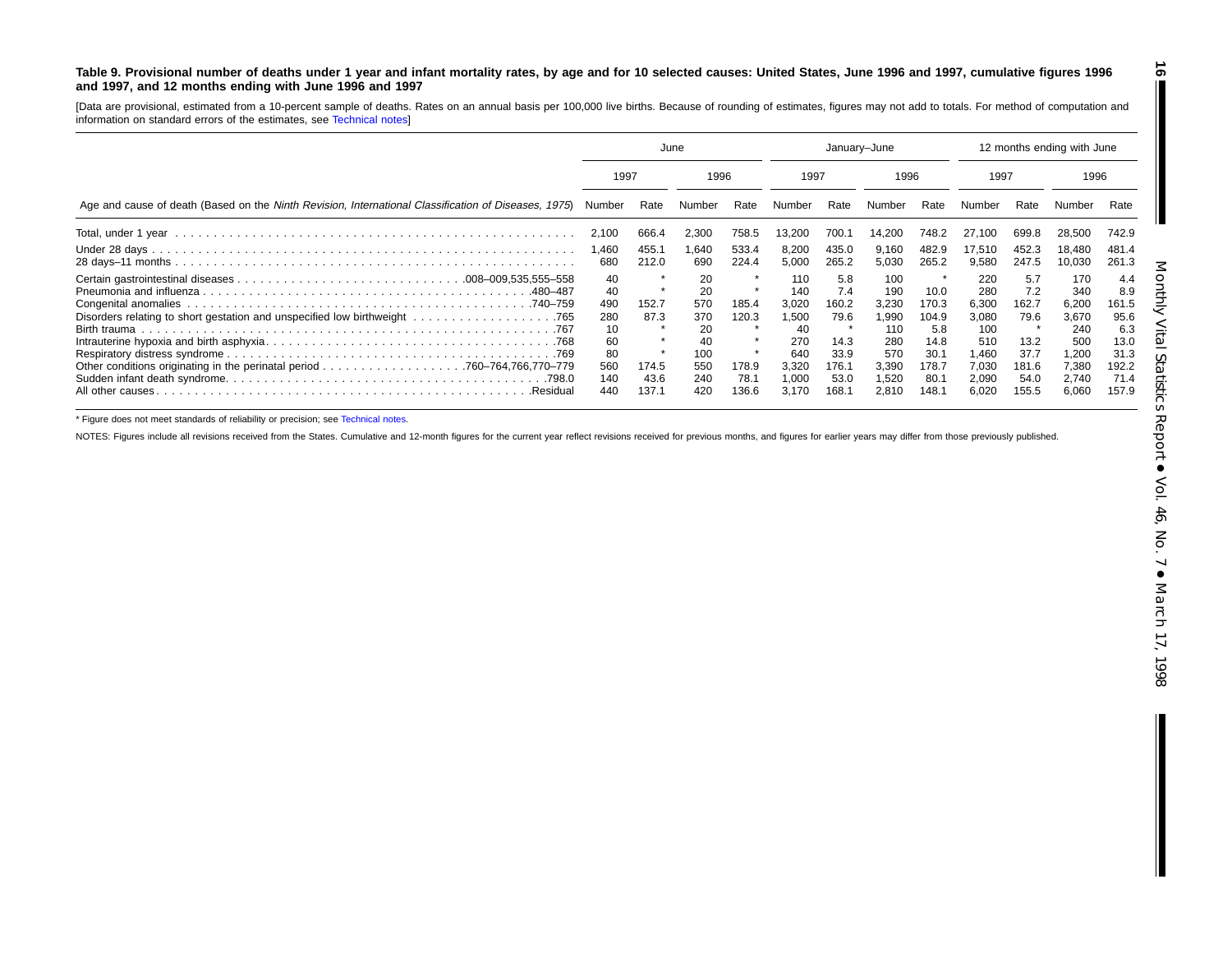# <span id="page-16-0"></span>**Technical notes**

# **Nature and sources of data**

Data in this report are provisional unless otherwise specified and include only events occurring within the United States (50 States and the District of Columbia). Mortality data exclude fetal deaths. Data for the Commonwealth of Puerto Rico are not included in the U.S. totals.

Birth, de[ath, and](#page-8-0) infant death figures in [tables 2](#page-6-0) and 4 for each State are estimates by State of residence. These estimates are derived by applying adjustment ratios to the actual counts of certificates for all events occurring in the State and received in registration offices during a 1-month period regardless of date of the event. The adjustment ratios for each data year represent the observed relationship between final State occurrence figures and final State residence figures for the three most recent years for which final data were available and are expressed as a single ratio for each State. As in previous years, monthly State marriage and divorce figures represent the actual count of all events occurring in the State (State of occurrence) that were received in the registration offices during the 1-month period. Delay in the receipt of certificates in a registration office may result in a low State figure for a given month followed by a high figure for the month(s) in which the delayed records are received. Data for previous months and cumulative data include revised figures received from the States.

Figures for births, deaths, and i[nfant](#page-8-0) deaths for California in [tables 2](#page-6-0) and 4 contain adjustments for varying lengths of State reporting periods. Figures for Texas for all events shown in [tables 2–4](#page-6-0) also are adjusted for varying lengths of State reporting periods. The figures for both States are adjusted by the ratio between the number of days in the data month and the number of days in the State reporting period. The adjusted figures are included in the U.S. totals shown elsewhere in this report.

U.S. totals for births, deaths, and infant deaths are based on the State estimates by State of residence and, therefore, in effect, exclude events to nonresidents of the United States. Events to nonresidents of the United States are included in all

marriage and divorce figures. The effect of excluding events to nonresidents from the U.S. totals is small.

Provisional totals for the United States include estimates for State data shown as not available. Provisional totals for births and marriages for the entire United States include adjustments for observed differences between provisional and final monthly figures.

Divorce figures include reported annulments. The monthly national divorce estimate is obtained by multiplying the total for the reporting areas by the ratio observed between the most recent final annual divorce total for the United States and the provisional total for the reporting areas combined.

*Random variation*—Although the counts in this report are not subject to sampling variability (except the Current Mortality Sample), they may be affected by random variation. When the number of events is small and the probability of such an event is small, considerable caution must be observed in interpreting the data. Such infrequent events may be assumed to follow a Poisson probability distribution. For this distribution a simple approximation may be used to estimate the random variation as follows:

If *N* is the number of events in the population and *R* is the corresponding rate, the chances are 19 in 20 that

1. 
$$
N - 2\sqrt{N}
$$
 and  $N + 2\sqrt{N}$ 

covers the ''true'' number of events.

2. 
$$
R-2
$$
  $\frac{R}{\sqrt{N}}$  and  $R+2$   $\frac{R}{\sqrt{N}}$ 

covers the ''true'' rate.

If the rate  $R_1$  corresponding to  $N_1$ events is compared with the rate  $R_2$  corresponding to  $N_2$  events, the difference between the two rates may be regarded as statistically significant at the 0.05 level if it exceeds

$$
2\sqrt{\frac{R_1^2}{N_1} + \frac{R_2^2}{N_2}}
$$

Additional information on random variation in numbers of events, rates, and ratios may be found in the technical appendixes of *Vital Statistics of the United States, 1992, Volumes I and II.*

# **Rates**

Rates are on an annual basis and, except for infant mortality rates, are per 1,000 or 100,000 estimated population residing in the United States. The populations used for computing these rates are furnished by the U.S. Bureau of the Census. Rates shown in this report beginning with 1992 were computed using populations based on the 1990 Census enumeration comparable to those used for final data. Monthly rates are based on populations estimated for the specific month. Year-to-date rates are averages of monthly rates that have been weighted by the number of days in the corresponding months. Rates for 12-month periods are the sum of events for the period per population estimated at the midpoint of the period.

Infant mortality rates are deaths under 1 year of age for the specified period (monthly, year-to-date, or 12-month period) per 1,000 or 100,000 live births. Births used for computing monthly and year-to-date infant mortality rates are adjusted for monthly variation in the number of births. Births used to compute 12-month rates do not contain this adjustment. Births used for computing infant mortality rates are not corrected for observed differences between provisional and final monthly figures as described earlier in ''Nature and sources of data.'' Because monthly infant mortality rates are based on relatively few events, they are highly variable. Therefore, comparisons of monthly infant mortality rates should be interpreted cautiously; see ''Random variation.''

Age-adjusted death rates are used to compare relative mortality risks across groups and over time. However, they should be viewed as constructs or indexes rather than as direct or actual measures of mortality risk. Statistically, they are weighted averages of the age-specific death rates, where the weights represent the fixed population proportions by age. See chapter 5 of an earlier report (1). The age-adjusted death rates presented in this report were computed by the direct method, that is, by applying age-specific death rates to the U.S. standard million population (2). See also chapter 10 of an earlier report (1). Age groups in [table 5](#page-9-0) were used to compute the age-adjusted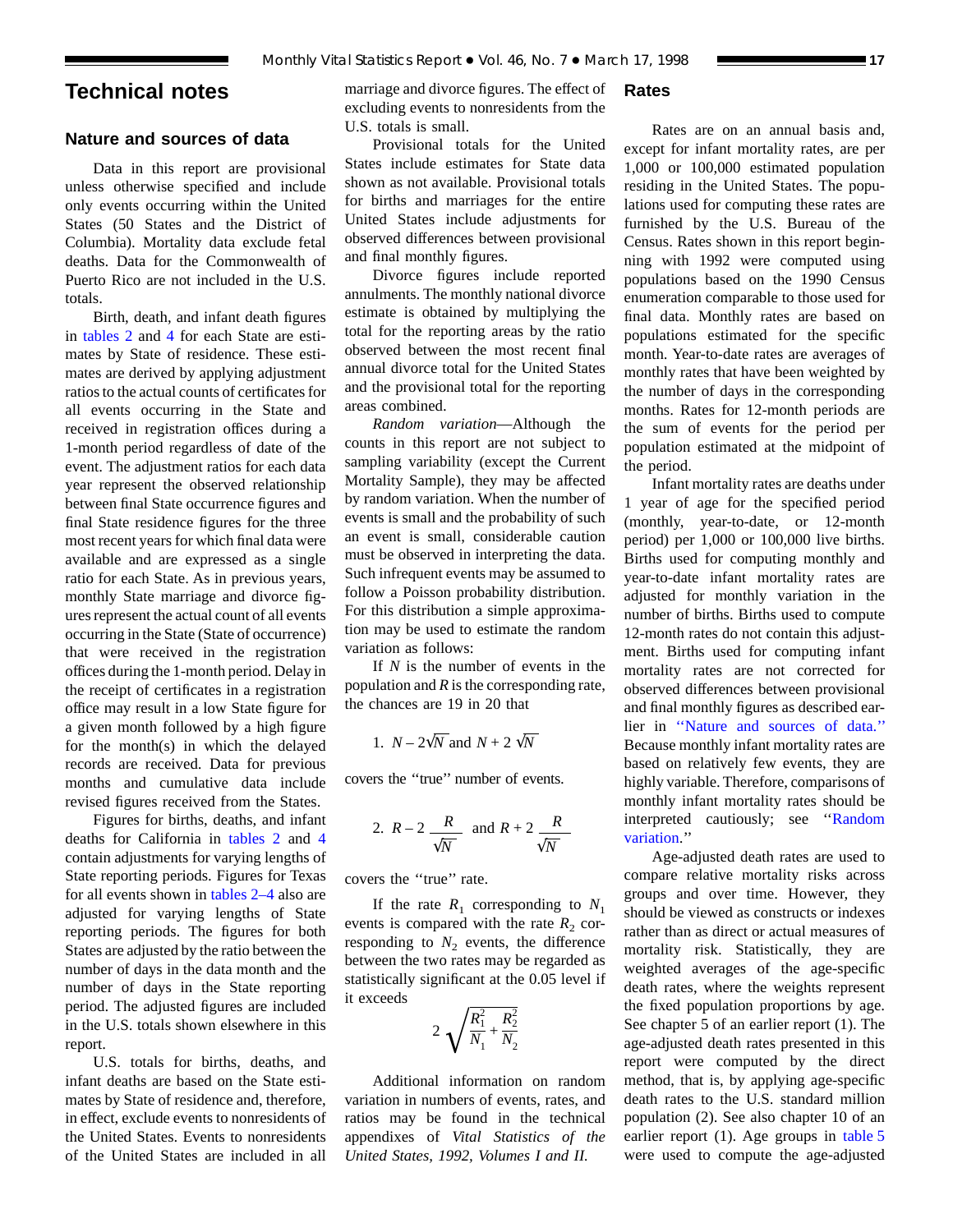rates shown in that table. It is important not to compare age-adjusted rates with crude rates.

# **Current Mortality Sample**

The Current Mortality Sample (CMS) is a 10-percent systematic sample of death certificates drawn each month after the certificates are counted in the State registration offices. Deaths and death rates for the United States by age, race, sex, and cause are estimated based on the sample. Because of the additional time required to select and process the certificates, data based on the CMS are published 1 month after publication of the U.S. and State counts. Complete information concerning the underlying cause of death sometimes is not available when the sample is drawn. As a result estimates based on sample counts for certain causes are biased. Correction for bias is not made in this report.

Estimated numbers of deaths based on the sample were proportionately adjusted to be consistent with estimates based on the count of death certificates received in State registration offices.

*HIV infection*—Beginning with data for 1987, the National Center for Health Statistics introduced categories \*042– \*044 for classifying and coding Human immunodeficiency virus (HIV) infection. The asterisks before the categories indicate that these codes are not part of the

*Ninth Revision, International Classification of Diseases.* Deaths classified to these categories are included in All other infectious and parasitic diseases in the List of 72 Selected Causes of Death and are also shown separately at the bottom of [table 6.](#page-12-0)

*Sampling variability*—Because the estimates of deaths and death rates presented in this report with the exception of total deaths and deaths under 1 year are based on a sample of death certificates, they are subject to sampling variability. The estimated relative standard error in the following table is a measure of the

**Relative standard errors for estimated numbers of deaths from the Current Mortality Sample expressed as a percent of the estimate**

|                                                                                                                          | Relative standard error<br>of estimate (as percent)                                           |                                                                                                      |  |  |
|--------------------------------------------------------------------------------------------------------------------------|-----------------------------------------------------------------------------------------------|------------------------------------------------------------------------------------------------------|--|--|
| <b>Estimated number</b><br>of deaths                                                                                     | 170,000<br>estimated<br>deaths<br>each month                                                  | 2,000,000<br>estimated<br>deaths<br>each year                                                        |  |  |
| 10<br>20<br>50<br>100<br>200<br>500<br>1,000<br>2,000<br>5.000<br>10,000<br>20.000<br>$50,000$<br>$100,000$<br>$200,000$ | 94.9<br>67.1<br>42.4<br>30.0<br>21.2<br>13.4<br>9.5<br>6.7<br>4.2<br>2.9<br>2.0<br>1.1<br>0.6 | 94.9<br>67.1<br>42.4<br>30.0<br>21.2<br>13.4<br>9.5<br>6.7<br>4.2<br>3.0<br>2.1<br>1.3<br>0.9<br>0.6 |  |  |
| 500,000<br>$1,000,000$                                                                                                   |                                                                                               | 0.4<br>0.2                                                                                           |  |  |

sampling error of the estimated number of deaths (or of the estimated death rate) expressed as a percent of the estimate. The first column refers to monthly estimates; the second to annual; cumulative year-to-date totals fall between the two.

The chances are about 2 in 3 that the percent difference between an estimate and the result of a complete count is less than the percent shown. The chances are about 19 in 20 that the percent difference is less than twice the percent shown. A figure based on 100 or fewer estimated deaths has a relative standard error of 30 percent or more and is, therefore, considered unreliable. A rate based on 100 or fewer estimated deaths has been replaced by an asterisk.

Unless otherwise specified comparisons made in the text between death rates based on the CMS were statistically significant at the 0.05 level of significance. Lack of comment in the text about any two rates does not mean that the difference was tested and found not to be significant at this level.

# **References**

1. Feinleib M, Zarate AO, eds. Reconsidering age adjustment procedures: Workshop proceedings. National Center for Health Statistics. Vital Health Stat 4(29). 1992.

2. Grove RD, Hetzel AM. Vital statistics rates in the United States, 1940–1960. Public Health Service. Washington: National Center for Health Statistics. 1968.